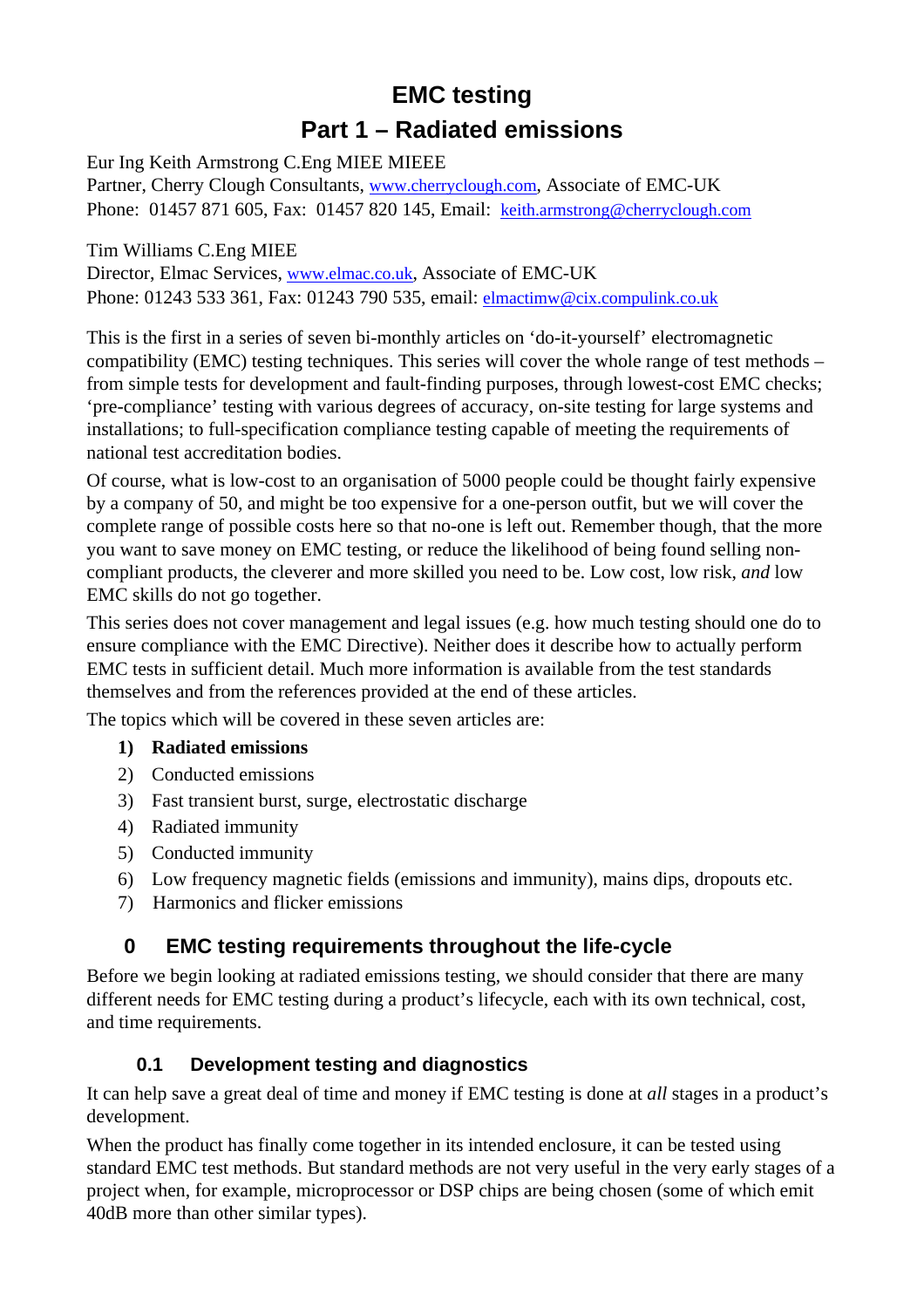Neither are standard 'EMC test lab' test methods of much use in a late stage of a project when remedial work is required to solve a radiated emissions problem, because they can't easily tell you where the emissions are coming from.

So we need to use different techniques for development and diagnostic testing, and these often employ close-field probes, current probes, and bug detectors.

# **0.2 Compliance and pre-compliance testing**

Full testing to standards is required for imports into many countries world-wide, often in specified test laboratories. The EMC Directive only requires manufacturers to make a Declaration of Conformity listing the test standards they have "applied" when using the standards route to conformity. Quite what is meant by "applied" is not terribly clear, but what is clear is that customs officers in the EU have no legal right to insist on seeing any EMC test report or certificate as a requirement for any goods supplied in the EU. EU EMC directive enforcement officers may ask to see evidence that 'due diligence' has been achieved in the conformity of a given product at any time (most usually after a complaint by a competitor).

While full compliance EMC testing is not a burden for manufacturers of products made in large volumes, it can be disproportionately expensive for manufacturers of low-cost custom engineered or small-batch products.

So there is a need for pre-compliance testing to discover whether there are any 'show stoppers' before a mass-produced item goes for full compliance testing. Such pre-compliance testing has the advantage that tests can be stopped at any time, the equipment under test (EUT) modified and the test restarted; whereas full compliance testing is more expensive per day and allows no disruption in the test, or involvement by the EUT's designers.

If pre-compliance testing is good enough to pass the 'due diligence' requirement of the enforcers, it can be all that is needed for legal sales in the EU – good news for manufacturers of low-cost custom or small-batch equipment.

## **0.3 QA testing**

The fact that one example of a product in serial manufacture passed an EMC test once upon a time proves absolutely nothing about whether the units being made or sold today would pass that EMC test – unless the manufacturer has adequate EMC procedures methods embedded in his QA programme.

Such a QA programme will generally involve at least the following:

• Design to reduce the large variabilities that can occur in EMC performance in serial manufacture due to different components, assembly, or wiring practices to manageable proportions.

• Control of all changes, production concessions, variants, software bug-fixes and upgrades, to ensure that they don't compromise EMC performance.

• Sample-based EMC testing in serial manufacture.

The types of EMC testing that are useful in development and diagnostic work can often be integrated into a production line to improve confidence in EMC compliance. Access to reasonably good pre-compliance facilities (at least) is also required for sample-based EMC testing will also be required by volume manufacturers.

## **0.4 Changes and variants**

It is rare for a product to be manufactured in volume for years without incremental changes,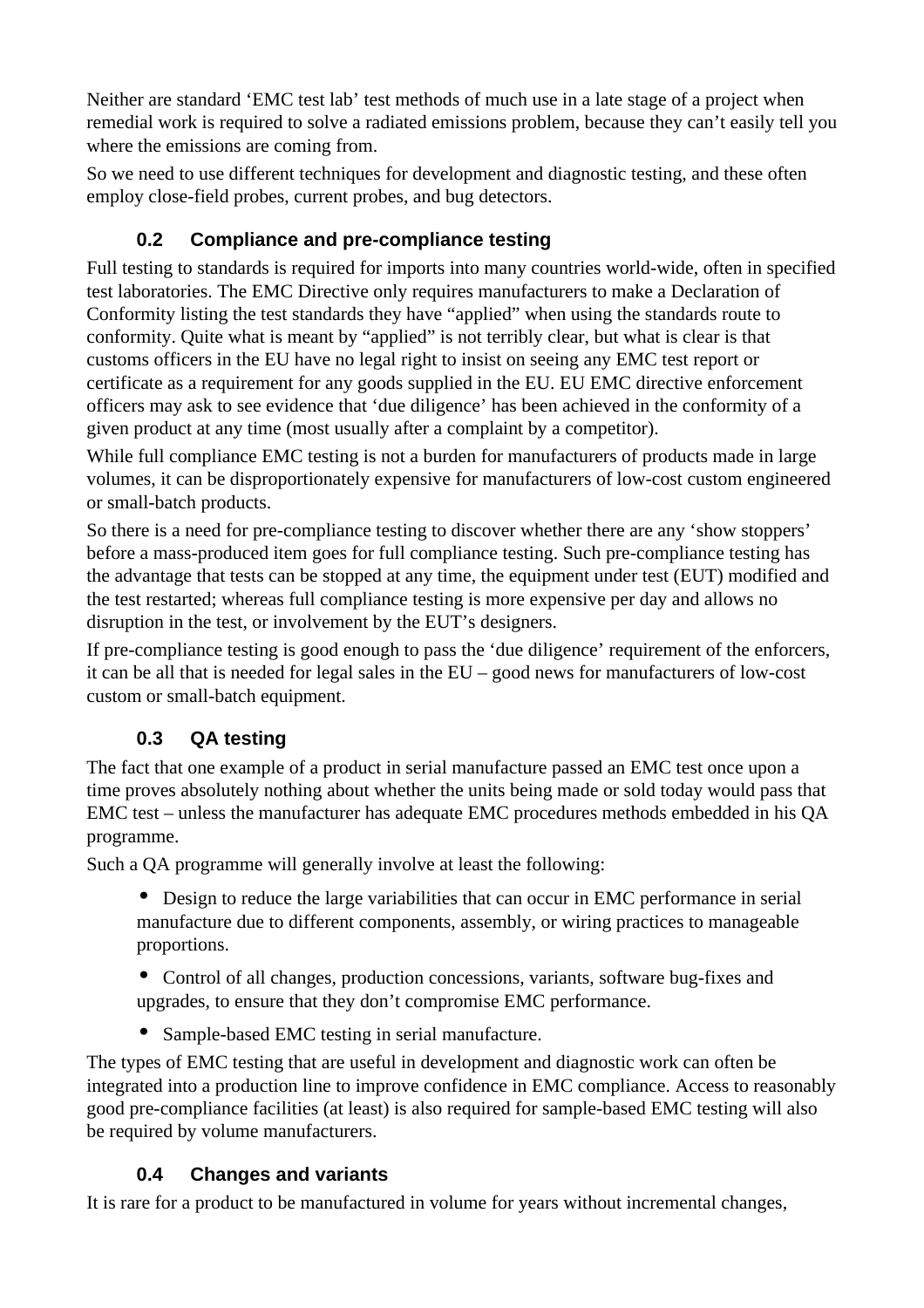perhaps to improve manufacturability; overcome a problem with component supply; fix bugs in the software; add new features or improve existing ones; or produce variants to suit new markets. EMC testing in these situations usually involves the types of test methods used during development, pre-compliance test methods, and/or QA. An understanding of how the change is likely to affect EMC can help by restricting the tests to those most likely to show a degraded performance.

# **0.5 Getting the best value from a third-party test lab**

Test laboratories can be very helpful, and provide very good value for money if used intelligently. Many of them can be hired by the hour, or half-day, for pre-compliance or 'look see' testing. If you ask them, they will make sure that a skilled tester or EMC remedial work expert is on hand to help you achieve what you want.

It is best to create a test plan (usually with the help of the lab concerned) well before going to do any testing, so that you have all the leads, connectors, software, and auxiliary equipment necessary so that expensive laboratory time is not wasted.

During pre-compliance testing it is especially useful to send along development engineers with the necessary equipment and components to do remedial work in a hurry, spending an hour or two with a soldering iron instead of having to re-book for a re-test in a few more weeks time. 'Murphy's Law' applies to EMC testing too – if you haven't prepared for something, it will turn out to be embarrassing and costly.

Reading and understanding the test standards yourself, and then watching how the test labs do their work, is a good way of learning how to do your own tests.

# **1 Radiated emissions**

This section focuses on testing to radiated emissions to the typical domestic/commercial/industrial EN standards over the frequency range of 30MHz to 1GHz. Some people will need to measure above 1GHz, for example for some types of radio-frequency (RF) equipment when applying EN 55011 (CISPR11), or when meeting FCC requirements for the USA with a product containing a clock of over 108MHz. Some people need to measure below 30MHz, for example when measuring cable TV distribution systems. Military radiated emissions testing also covers a much wider range than 30MHz to 1GHz. Let's start by taking a look at the radiated emission transducers commonly available.

#### **1.1 Close-field probes**

Close-field (also called 'near-field') magnetic and electric field probes are low-cost to buy and very quick and easy to make. They are commonly used in development, diagnostic and QA work. There are many articles and papers describing how to make various versions of such probes, and most EMC test equipment manufacturers also sell their own versions of them. Figure 1 shows the three main constructions for magnetic field probes.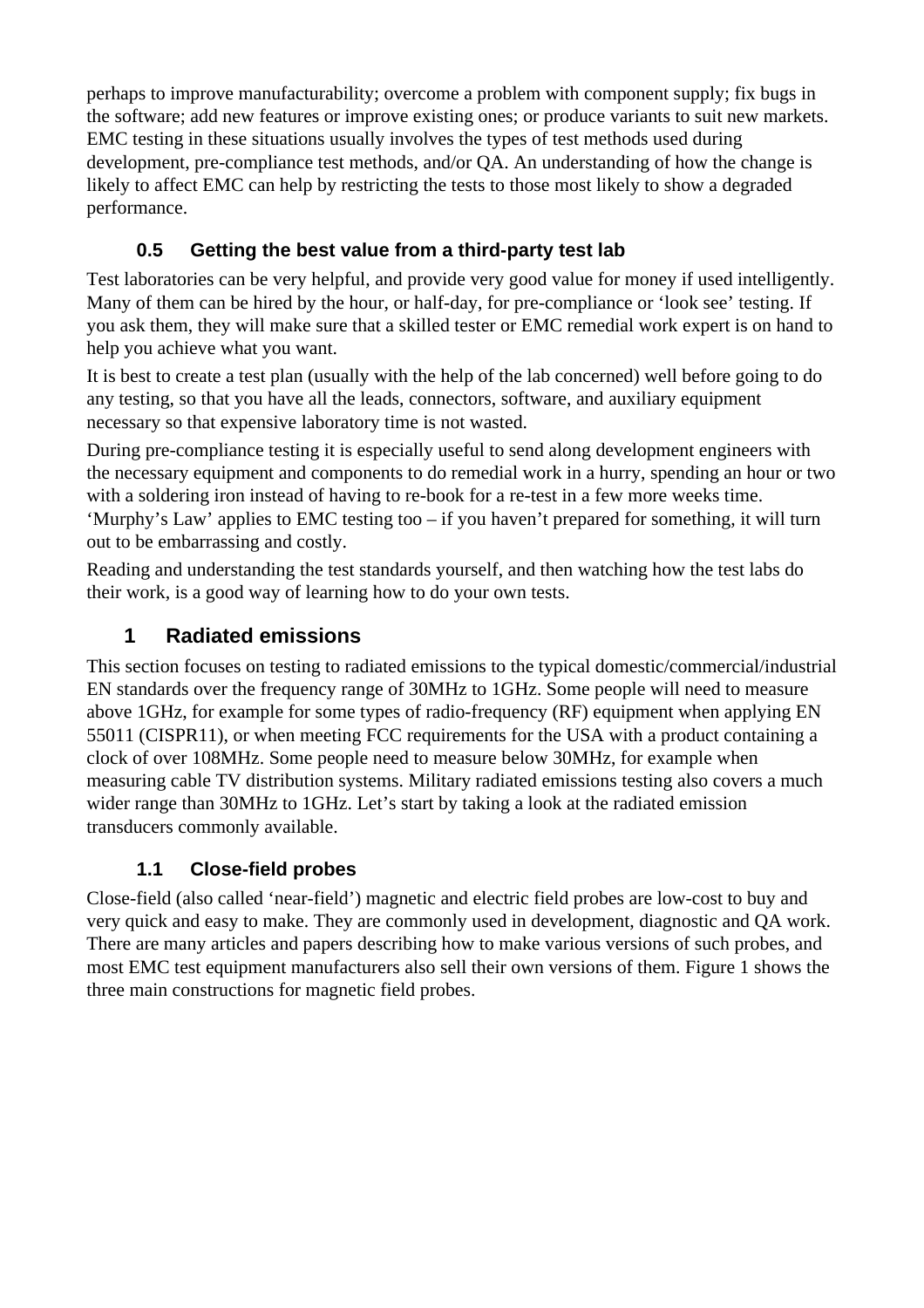

Near-field probes should always use  $50\Omega$  cables, and the input impedance of the RF measuring instrument they are connected to should also be 50Ω. Where the test instrument does not have a 50Ω input option, use its high-impedance input but fit a 50Ω BNC terminator at the instrument end of the probe's cable, for example using a BNC 'Tee' piece or through-line terminator. The 50Ω termination helps stop resonances in the probe cable which would otherwise occur when its length exceeds one-tenth of the wavelength of the highest frequency of interest (e.g.  $50\Omega$ ) termination is necessary for cables longer than 300mm for a highest frequency of only 50MHz – remembering that the wavelength for a signal in a cable is roughly half that of an electromagnetic wave in free space).

Figure 2 shows a standard electric field probe design, and also a 'pin probe'. The pin probe is a voltage probe which makes contact to the circuit or metalwork of interest via a 10pF capacitor, and it picks up the common-mode (CM) voltage as well as the signal voltage. CM voltage is a big contributor to radiated emissions. Magnetic field probes are shielded so that they don't pick up electric fields, which can sometimes leave them 'blind' to an important source of emissions. Usually, for small products, it is the CM currents leaking out via cables that cause most of the radiated emissions, but sometimes it is the electric field caused by the CM voltage on the body of the EUT itself, so electric field or pin probes have an important part to play.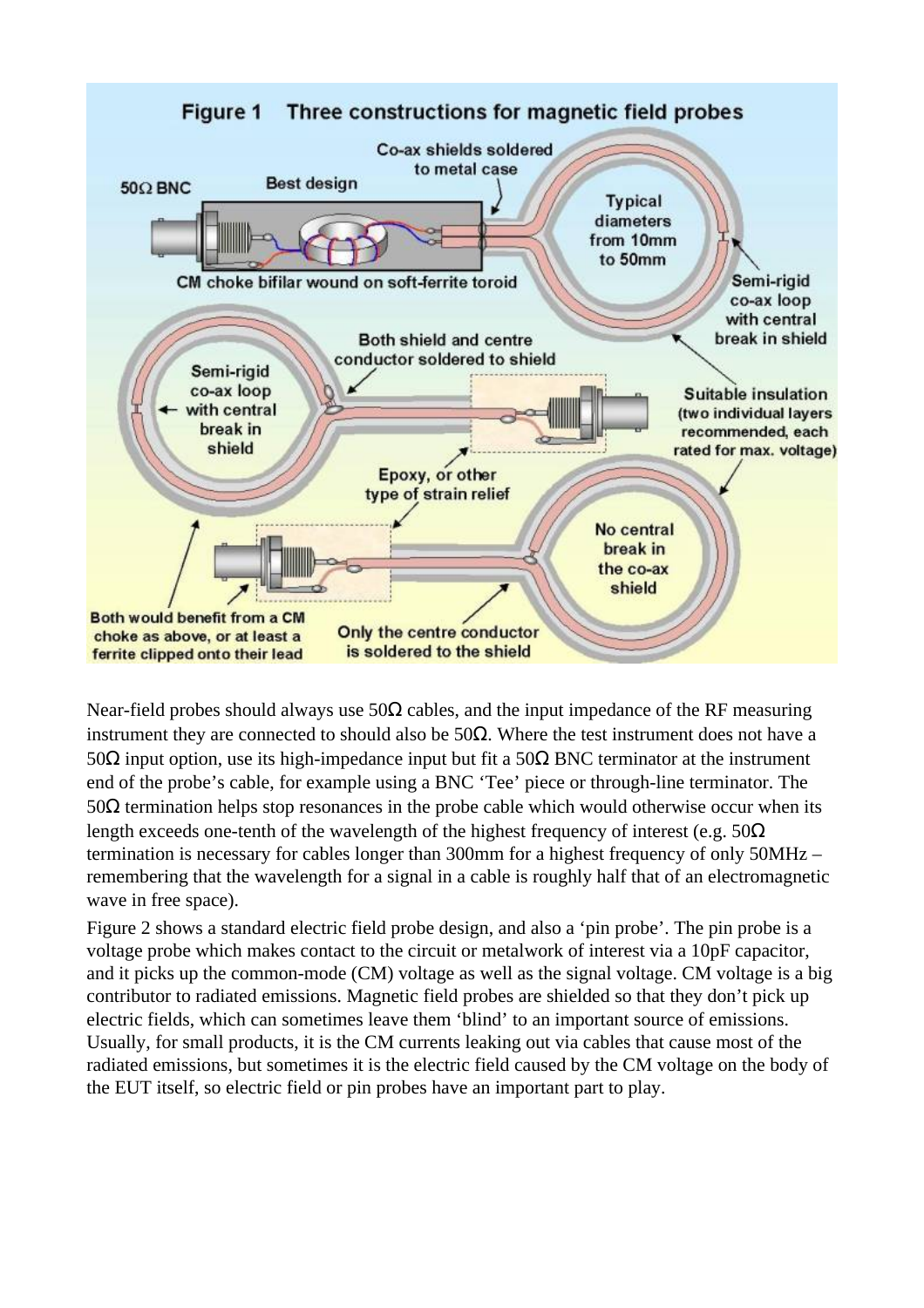



An example of a proprietary probe set is shown in Figure 3. Since radiated emissions are caused by both electric and magnetic fields, it can help to use unshielded loop probes such as those shown in Figure 4. These are sensitive to both types of field, so their output is not as calculable or predictable, but they can save time when all that is needed is a check to see where an emission is coming from.

The probes shown in Figure 4 are not well insulated, so care must be taken when using them not to short something out and damage the EUT, or damage the test instrument they are connected to, or cause electrocution or fire. Encasing a probe in thick plastic or resin is always a good idea, and may be necessary to meet health and safety regulations.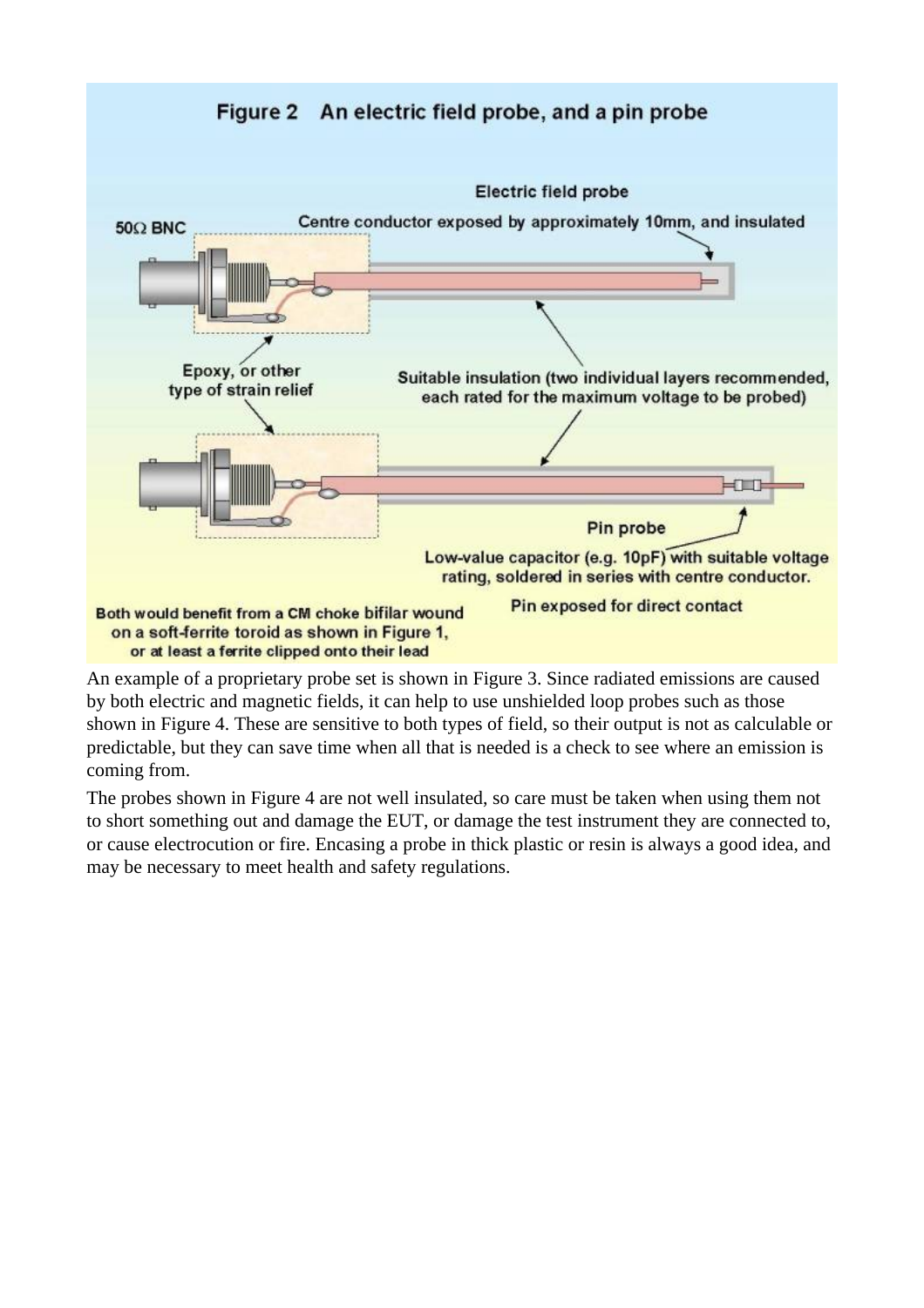

Figure 3 Example of a proprietary close-field probe set

Figure 4 Examples of home-made unshielded loop probes

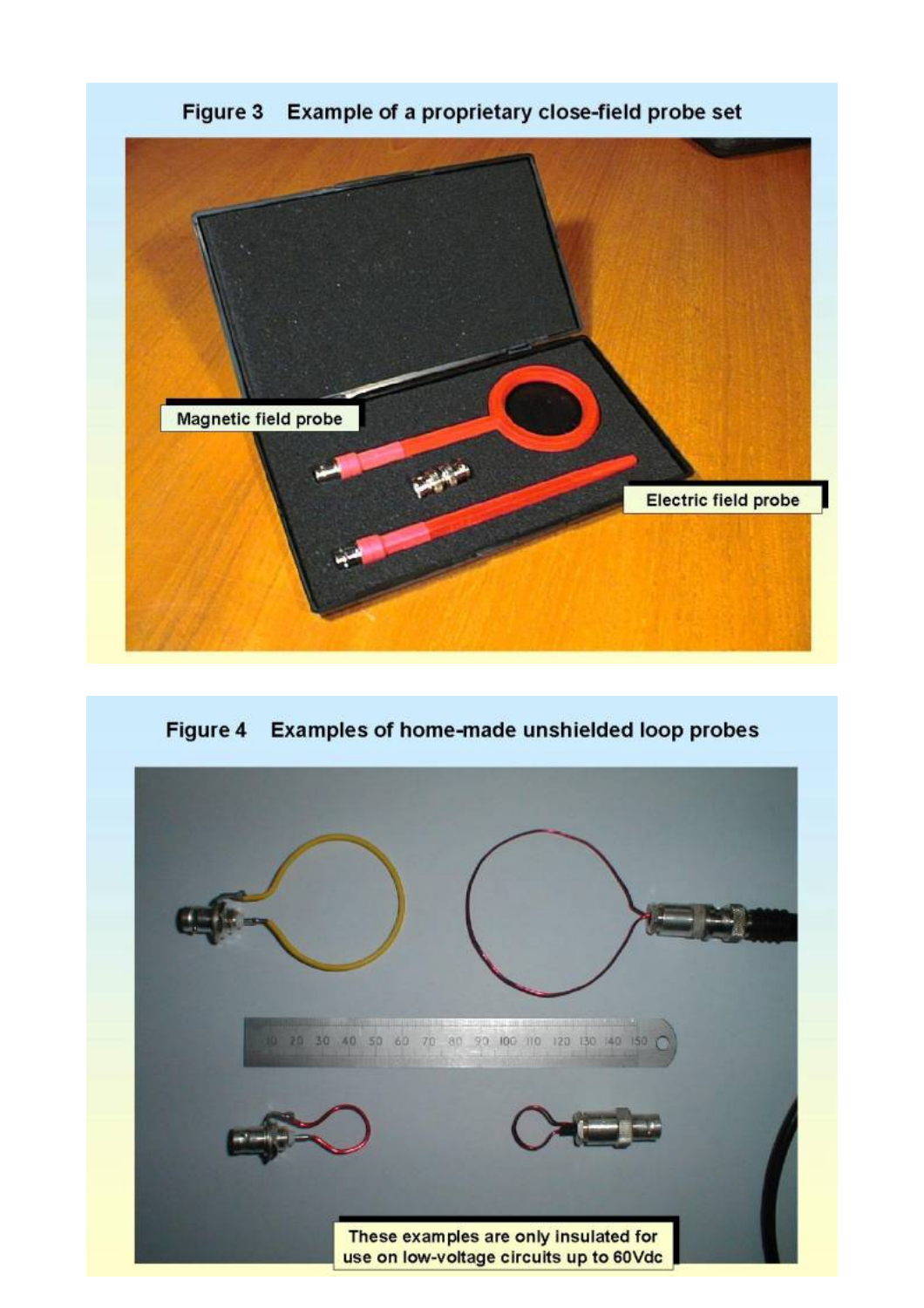

All loop probes are directional, so when hunting for sources of emissions they should be used in two or even three orientations to make sure that the strongest signals have been picked up.

The loop probes shown above are good for frequencies up to 1GHz, with the smaller diameter loops (e.g. 10mm) having a better high-frequency response but less sensitivity at low frequencies. Probes with more than one turn are more sensitive at lower frequencies, but their inter-turn capacitance reduces their high frequency response considerably. Most designers will want to have a variety of probe sizes handy, so they can check they are not missing any important emissions at low or high frequencies. Readers interested in frequencies above 1GHz will find the 'toothpick' and other probes described in [1] interesting. A great deal of useful diagnostic information can be obtained by intelligent use of close-field probes, as described in [2] and its references.

#### **1.2 Current probes**

[3] is a most useful document for anyone interested in doing low-cost testing themselves. In one of its papers: "*Radiated emissions pre-compliance diagnostics*" Tim Williams describes a current probe based on a ferrite core and easily made by any electrical engineer. It is really just the closefield magnetic loop probe described above, coupled closely to the cable being measured by passing them both through the same hole in the middle of a ferrite cylinder.

These current probes only measure the CM field from the cable, whereas close-field loop probes measure differential-mode and CM at the same time, depending on where they are placed in relation to the conductors in the cable. Since it is usually the CM currents which create most of the radiated emissions problems from cables, measurements using such current probes can have a better correlation with the results from proper EMC tests.

Current probes can easily be calibrated if a signal generator that covers the frequency range of interest is available (if it isn't, your local EMC lab may let you use theirs for a small fee, or you could hire one).

Using the split-ferrite cylinders usually sold as clip-on EMI suppressers for the core, a calibrated current probe can be clipped over a cable of interest and its CM currents measured for both their frequency and amplitude. The probe produces a voltage output which is related to the CM current in the cable, and should be terminated in  $50\Omega$  at the measuring equipment.

Figure 5 shows a practical example of such a probe, constructed from ordinary co-axial cable. It uses a Kitagawa FGC3M3 screen-bonding clamp to avoid damaging the dielectric of the co-ax by soldering its braid. The ferrite core used was a standard 32mm long split-cylinder of the type readily available from a number of ferrite suppresser manufacturers and electronics distributors. The length or shape of the split ferrite core is not critical, but it should have a clamping arrangement that allows easy assembly and dis-assembly, and it needs to have an internal diameter large enough to pass both the cable to be tested and the probe's own cable through at the same time. Note the calibration of such a probe will be specific for a particular ferrite part.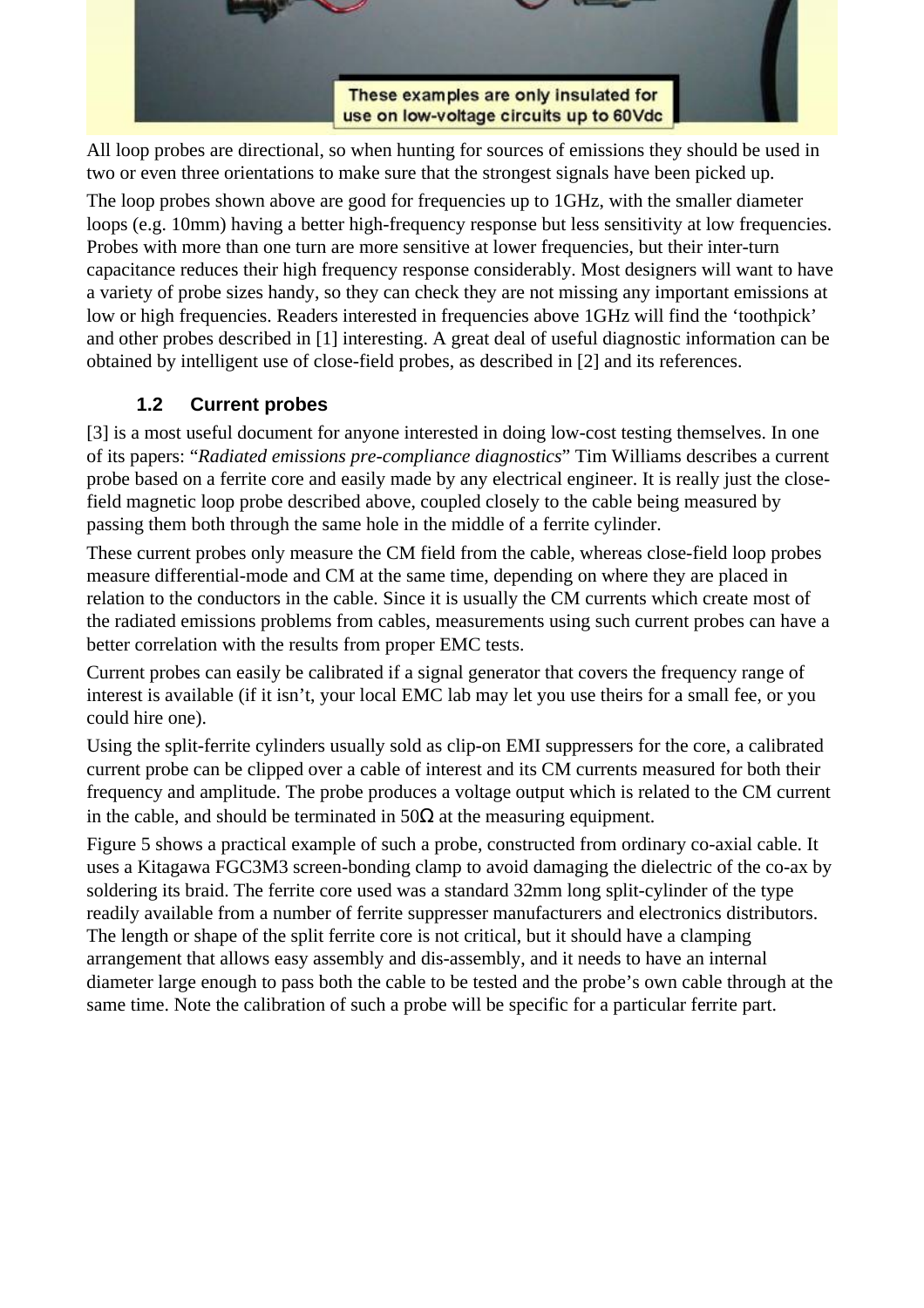

Ott and Paul's simple formula  $E = \{1.26 \times 10^7 \times F \times L \times I\}$  can be used to assess whether the cable currents measured by this ferrite-cored probe are likely to cause unacceptable radiated emissions. In the formula: E is the radiated emission in Volts/metre at 10 metres distance and can be converted to dBµV and directly compared with the limits of EMC emissions standards; F is the measured frequency in MHz; L is cable length in metres; and I in µA is the current measured by the probe at the frequency F (having taken the probe's calibration factor into account).

Another very useful paper from [3] is "*EMC diagnostic techniques*" by Tony Maddocks of ERA Technology. This includes a graph which is a useful alternative to Ott and Paul's equation above, allowing emissions to be estimated as a function of the height of the cable above a ground plane.

Tony also describes the use of calibrated current probes, which are simply proprietary versions of Tim's split-ferrite probe and can be hired or purchased at reasonable cost from a number of suppliers. These current probes are supplied already calibrated, with a graph of their mV/mA conversion factor versus frequency to prove it. Notice that mV/mA is just an impedance in  $\Omega$ , often called the transfer impedance when applied to probes like these.

Tektronix have almost always had current probes in their range of accessories, usually only capable of measuring up to 50MHz. But now they also offer a much smaller current probe that measures up to 2GHz.

#### **1.3 'Bug detectors'**

These go under a variety of names, but most of them just indicate the total field strength and give no frequency information. They usually consist of some form of antenna (e.g. a tiny dipole, used well below its first resonance so it has a broadband response) followed by a wideband detector and an amplifier driving a meter or a column of LEDs. There are a number of articles published in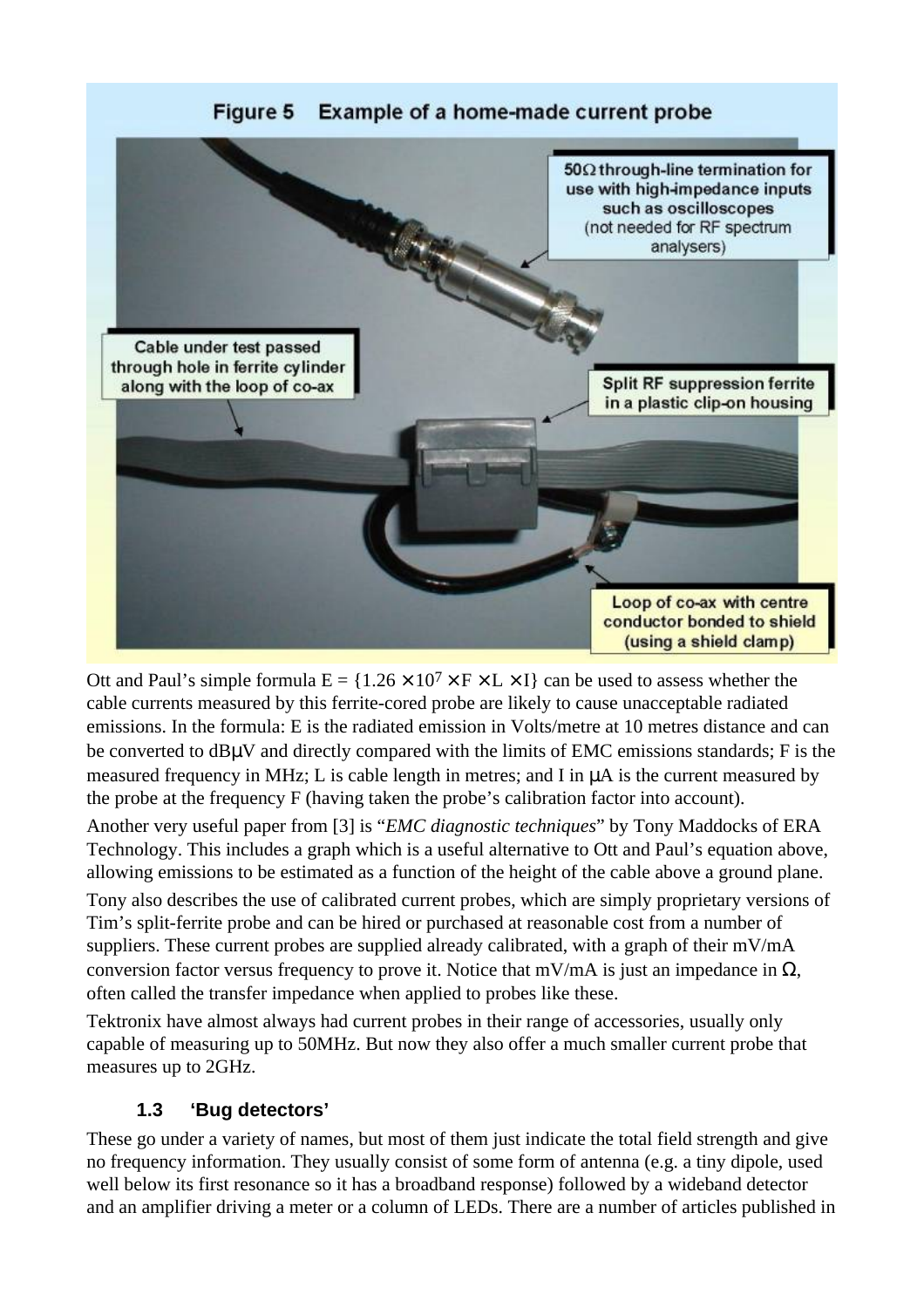trade and hobby magazines on how to build these, and a number of commercial products also exist.

Many of these detectors are intended to be used for determining whether the fields present are a hazard to human health, and may not be sensitive enough to measure electric fields below 1Volt/metre (V/m). 1V/m is the same field strength as  $120 dB\mu V/m$  ( $dB\mu V/m$  being the quantity usually used when measuring radiated electromagnetic fields above 30MHz) and so they are useless when it comes to seeing whether your product emits more than 37dBµV/m (say) at the normal measuring distance of 10 metres. They are often more useful for taking onto a customer's site to quickly determine whether there are strong fields present that may be causing a product to malfunction.

However, if the bug detector is sensitive enough it can be used close to a product to detect strong sources of emissions which might cause a problem on a proper radiated field measurement, and there are one or two models which are sold for this purpose. Given sufficient sensitivity they can be handy for development, diagnostic and QA work in much the same way as the close-field probes and current probes described earlier. Examples of some commercially-available 'bugdetectors' are shown in Figure 6.



#### Figure 6 Two examples of 'bug detectors'

Because bug detectors generally don't provide frequency information they aren't a great deal of use in any detailed assessment of radiated emissions, but they have some big advantages in that they are self contained, easy and quick to use, portable and battery powered. They are good for relatively unskilled use and in the field.

It is sometimes possible, with some experience of the detector and the type of product, to scan the surface of a product and along its cables with one of these probes and predict whether the product would pass a proper radiated emissions test. To have any real confidence in the ability to use a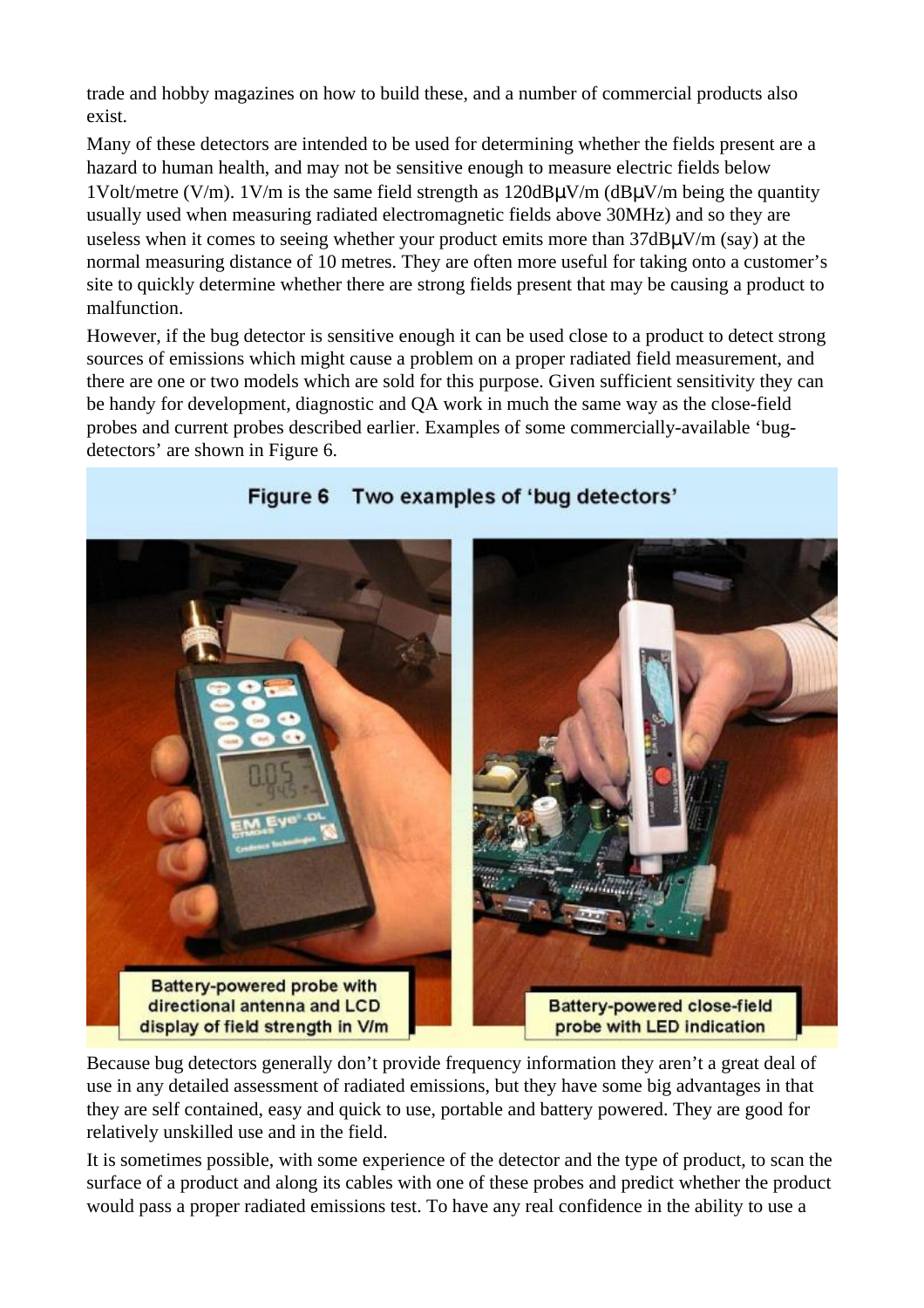bug detector in this way requires considerable experience with using the detector on a variety of products that are known to pass and to fail their radiated emissions tests.

However, these bug detectors can be used in a QA mode: to quickly scan at least the known weak points for emissions of a product in serial manufacture; or to check that the products which are being shipped are likely to have a similar radiated emissions performance to the ones that have been more accurately tested. Checking areas such as cable terminations and connectors can reveal incorrect assembly (such as the use of a pigtail instead of a 360<sup>o</sup> clamp for a cable screen, or anodised aluminium used instead of alochromed). But deciding what the pass or fail limits on the detector's display should be, for the various parts of a product and its cables and connectors, requires experience with how the detector responds to the kinds of problems which could lead to a failure on a proper test.

#### **1.4 Antennas**

Full-compliance tests for radiated emissions use antennas designed for use in the far field, and EMC standards only give emissions limits in the far field. The far field is generally defined as greater than one-sixth of a wavelength, which for 30MHz is 1.7 metres.

When measuring radiated emissions below 30MHz, getting far enough away to measure in the far field is impractical. So below 30MHz it is usual to measure the magnetic field and electric field components separately, in the near field, using large loop probes (typically 600mm diameter) and whip antennas (typically about 1 metre long).

Between 30MHz and 1GHz dipoles can be used, but they have a limited frequency range which makes testing very time-consuming. Because dipoles have a calculable response they are still the standard transducer for radiated emissions site calibration.

A variety of antennas have been designed to help the EMC engineer test quickly over the range 30MHz to 1GHz, and they can have quite interesting shapes [4]. The biconical (which looks like two egg-whisks back-to-back) is a favourite and typically covers 20 to 200MHz, while the typical log-periodic (like a rooftop TV antenna, but with elements that vary in length) covers 200MHz to 1 or 2GHz.

Nowadays the industry standard antenna for full compliance testing is the Bilog, which normally covers 30MHz to 1GHz although versions are available that go down to 20MHz and up to 2GHz. Bilogs in action may be seen in Figures 9, 12 and 14. But some Bilogs can be large, heavy, and cumbersome. Smaller, lighter and lower-cost alternative antennas are available from a number of manufacturers (often using built-in amplification to compensate for their reduced sensitivity, as shown in Figure 7) and these may be acceptable for pre-compliance testing.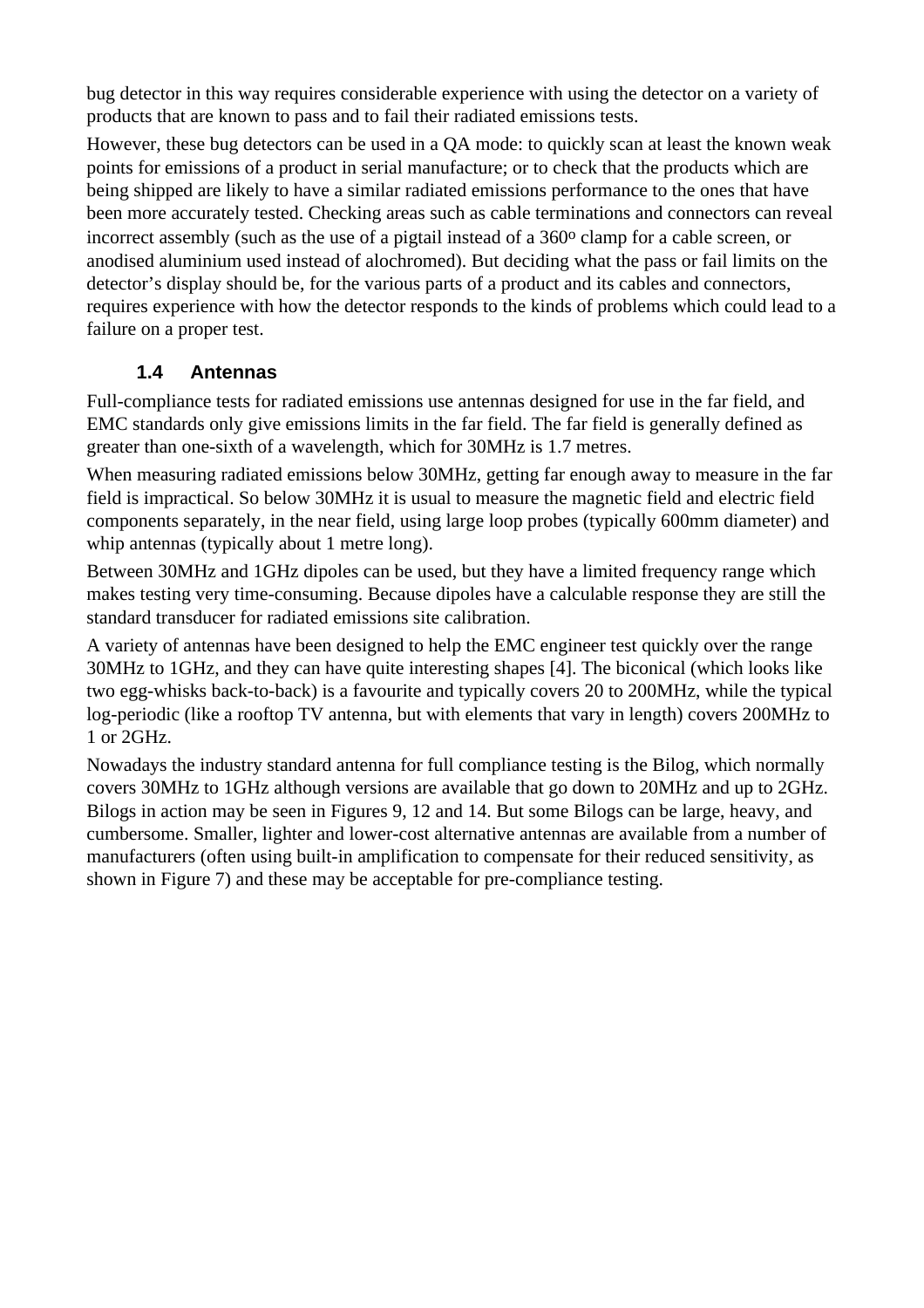

**Figure 7** A very small 30MHz to 1GHz antenna

Very small dipoles, horns, or double-ridged waveguides are used for measuring radiated emissions at frequencies above 1GHz.

A very important point about all antennas is that they need to be calibrated, and their calibration factors (sometimes called transducer factors) must be taken into account in any measurement of radiated emissions [5]. Many wide-band antennas can have calibration factors that vary between 0 and 20dB over their frequency range, so it is very important to take these into account if the field from an EUT is not to be underestimated.

Figure 8 shows a typical spreadsheet used to calculate actual fields from the measurements on a spectrum analyser or receiver. It also shows the calibration factor for the cable which connects the antenna to the measuring instrument, and for the instrument itself.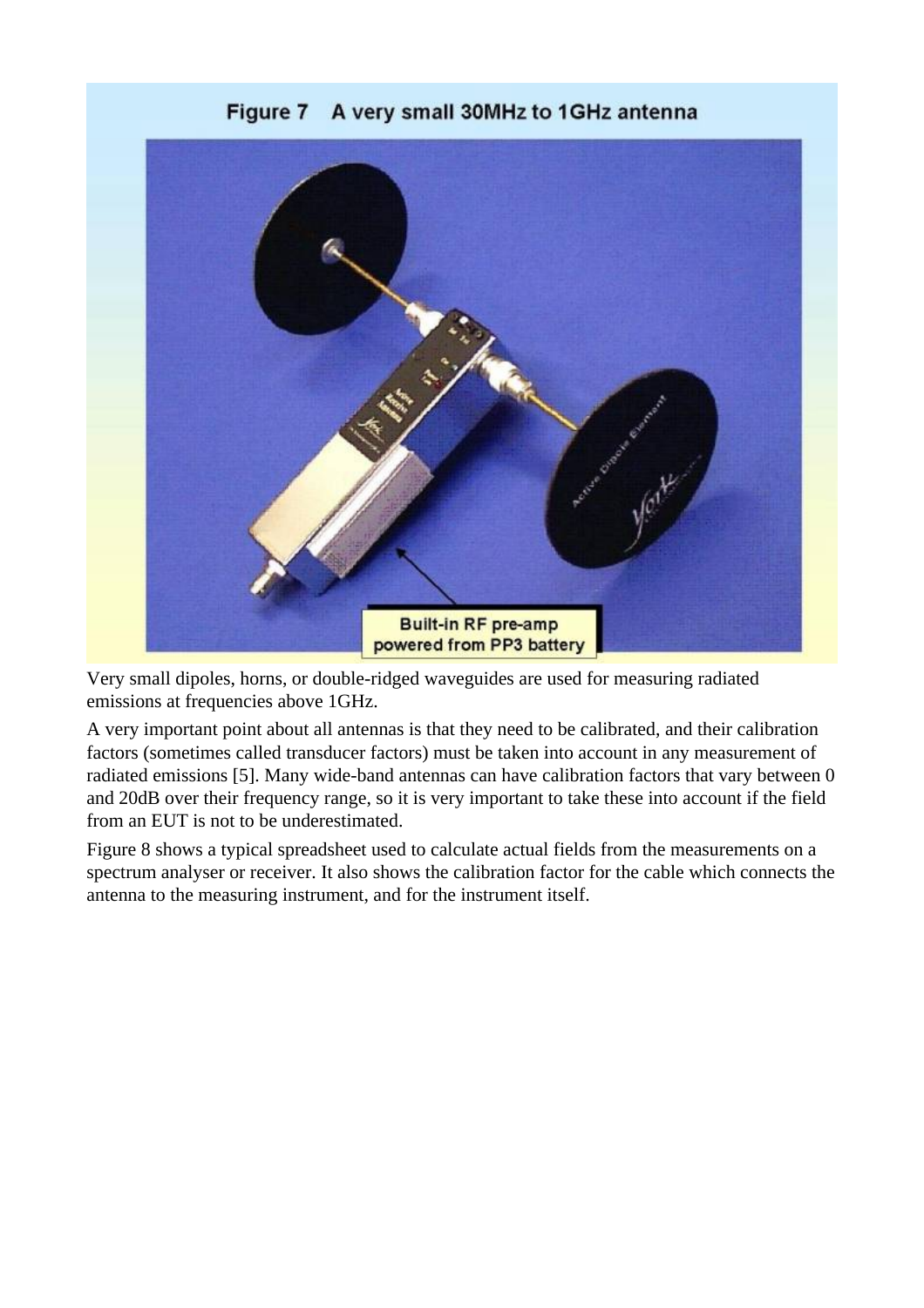## Figure 8 Example of a spreadsheet used to calculate actual radiated emissions in dBuV/m

| Frequency<br>in MHz | Measured<br>signal at<br>$10m$ in<br>$dB\muV$ | Antenna<br>factor in<br>dB/m | Cable<br>factor<br>in dB | Receiver<br>factor in<br>dB | <b>Final value</b><br>of radiated<br>field | <b>EN55022</b><br><b>Class B</b><br>QP limit | Margin<br>and<br>pass/fail |
|---------------------|-----------------------------------------------|------------------------------|--------------------------|-----------------------------|--------------------------------------------|----------------------------------------------|----------------------------|
| 48.336              | 18.3                                          | 17.8                         | 0.3                      | 0.2                         | 36.6                                       | 30                                           | 6.6 fail                   |
| 80.560              | 27.5                                          | 14.1                         | 0.4                      | 0.7                         | 43.0                                       | 30                                           | 13.0 fail                  |
| 112.78              | 22.0                                          | 11.2                         | 0.5                      | $-0.6$                      | 33.1                                       | 30                                           | 3.1 fail                   |
| 145.01              | 34.7                                          | 7.9                          | 0.6                      | 0.8                         | 44.0                                       | 30                                           | 14.0 fail                  |
| 177.23              | 29.1                                          | 5.6                          | 0.8                      | 1.1                         | 36.6                                       | 30                                           | 6.6 fail                   |
| 209.46              | 31.3                                          | 4.2                          | 1.0                      | $-0.2$                      | 36.3                                       | 30                                           | 6.3 fail                   |
| 241.68              | 31.0                                          | 2.4                          | 1.1                      | $-0.9$                      | 33.5                                       | 37                                           | $-3.5$ pass                |
| 273.90              | 29.0                                          | 1.8                          | 1.3                      | $-0.7$                      | 31.4                                       | 37                                           | $-5.6$ pass                |

More sophisticated spectrum analysers or receivers, or their control software, can apply these correction factors automatically. Pass / fail can then be seen immediately from their displays, saving a great deal of time and makes diagnostic testing much more intuitive.

Some can also display an alarm when a user-specified limit is exceeded, making QA test work easier.

Antenna measurements on open sites suffer from ambient interference, and measures to cope with this are covered later in this article. Close-field and current probes aren't as susceptible to ambients, which makes them easier to use on the development bench or production line.

#### **1.5 Using oscilloscopes for development, diagnostic, and QA testing**

Every electronics designer surely has access to an oscilloscope ('scope) and appropriate probes, and with some experience in using them to investigate EUTs that pass proper radiated emissions tests, and others that fail, they can be used to make qualitative checks that have some relevance to radiated emissions performance.

Of course, a 60MHz 'scope will not tell you much about frequencies above 60MHz. And of course the probe types and probing techniques used also need to be appropriate – it is no good trying to measure 500MHz using a ÷10 probe with a 100mm long ground lead crocodile-clipped onto a nearby piece of chassis. Read the 'scope or probe manuals to learn how to make accurate high-frequency measurements.

You will need to understand how the waveforms you see on the 'scope (time domain) would look on a spectrum analyser measurement (frequency domain, as used by radiated emissions standards). 'Scopes with FFT analysis functions can be very handy, but it still pays to be familiar with the idea that higher rates of change of voltage or current (dV/dt and dI/dt) mean greater threats of radiated emissions. Spurious ringing on a waveform tells you a great deal about the resonant frequencies of a circuit, and also about frequencies you are likely to see in the radiated spectrum.

A useful trick is to follow a digital signal (e.g. a clock) from its source to its final load, to see how badly its waveform degenerates. A good circuit board with low emissions will maintain good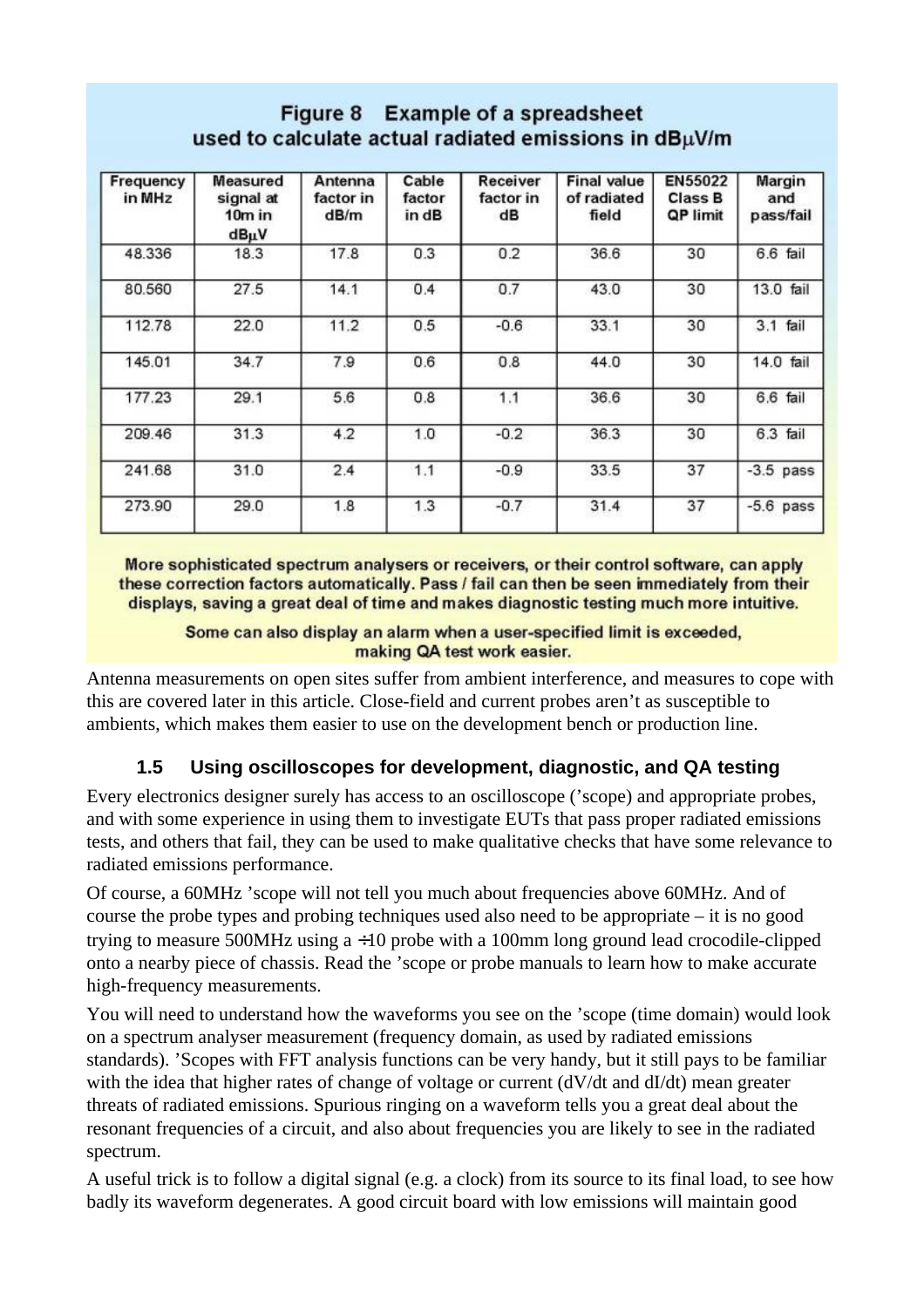waveform integrity along the whole length of its PCB tracks. Where waveforms degrade significantly, their ringing frequencies warn you of likely emissions problems.

One of the few benefits of 'scopes over spectrum analysers is that 'scopes can be triggered from a clock or other waveform, usually using a standard voltage probe and a spare channel. So when you have a blurry mess of noise on your 'scope screen you can 'freeze' parts of it by triggering from different clocks or other signals to see which of them is contributing the most to the unwanted noise.

But voltage probing suffers from two problems: the loop formed by the probe's signal and ground acts as an unshielded loop antenna and picks up noise from its local environment; and most 'scopes have very poor CM rejection. So it can sometimes be hard to know whether what you are measuring is the signal you are probing, or induced coupling from a nearby circuit, or the RF CM potential difference between the EUT and the 'scope's chassis.

It is important to know the CM voltage of the EUT, but when it is mixed in with the waveform of the signal you are trying to measure it makes life more difficult. A couple of 32mm long split ferrite suppressers clipped onto the 'scope lead can make a useful improvement. Frank Keane has written a good article describing how to deal with these two probing problems in [6]. He makes the very important point that equipment safety earths must NEVER be removed.

EMC transducers such as close-field probes, current probes, and antennas have no metallic connection to the EUT so do not suffer from as many problems as clip-on 'scope voltage probes, but on the other hand they don't measure signal waveforms directly, as a voltage probe does.

The EUT's CM voltage can be detected with an electric-field probe, or a pin probe connected to the chassis or 0V. Connecting  $a \div 10$  probe to the EUT's chassis or 0V without connecting its ground lead can also detect the CM voltage, the problem of the mains frequency 'hum' can be solved with a high pass filter (such as a low-value series capacitor at the tip).

Using existing 'scopes and probes is clearly the lowest-cost way to do development or diagnostic emissions testing, but requires quite a lot of skill in reading waveforms to achieve any *quantitative* correlation with standard EMC tests. 'Golden product' testing (see 1.9) is recommended as a means of learning what correlations may reasonably be made. So with a small outlay (or none), a bit of a learning curve, and a 'golden product', a typical electronic designer can obtain useful EMC information by simply using a 'scope.

#### **1.6 Using spectrum analysers for development, diagnostic, and QA testing**

A problem with using 'scopes is that the wider their bandwidth, the noisier their trace. There is also the problem of converting waveform information into the frequency domain so it can be compared with the limits and results of proper radiated emissions tests. 'Scope FFT functions give different results depending on the kind of window selected for the conversion, and don't have quasi-peak or average responding detectors as required for proper emissions tests.

A major advantage of using a spectrum analyser for development, diagnostic, and QA testing is that it is very much easier to correlate their results with the results from proper EMC tests.

Low-cost spectrum analyser adapters are available, some for as little as £400. These use a 'scope in XY mode for their display. Even cheaper adapters have been advertised in the past, but it is not known if they are still available. That old 10MHz 'scope gathering dust in the corner of the cupboard can be re-born as a 1GHz spectrum analyser!

Of course, such low-cost analysers are very low on features and functionality. Buying a more expensive analyser, especially one that provides automatic compensation for cable and antenna factors, scales in dBµV, shows limit lines, has reasonably accurate quasi-peak and average detectors and can save results to disc or send them to a printer, can save a very great deal of time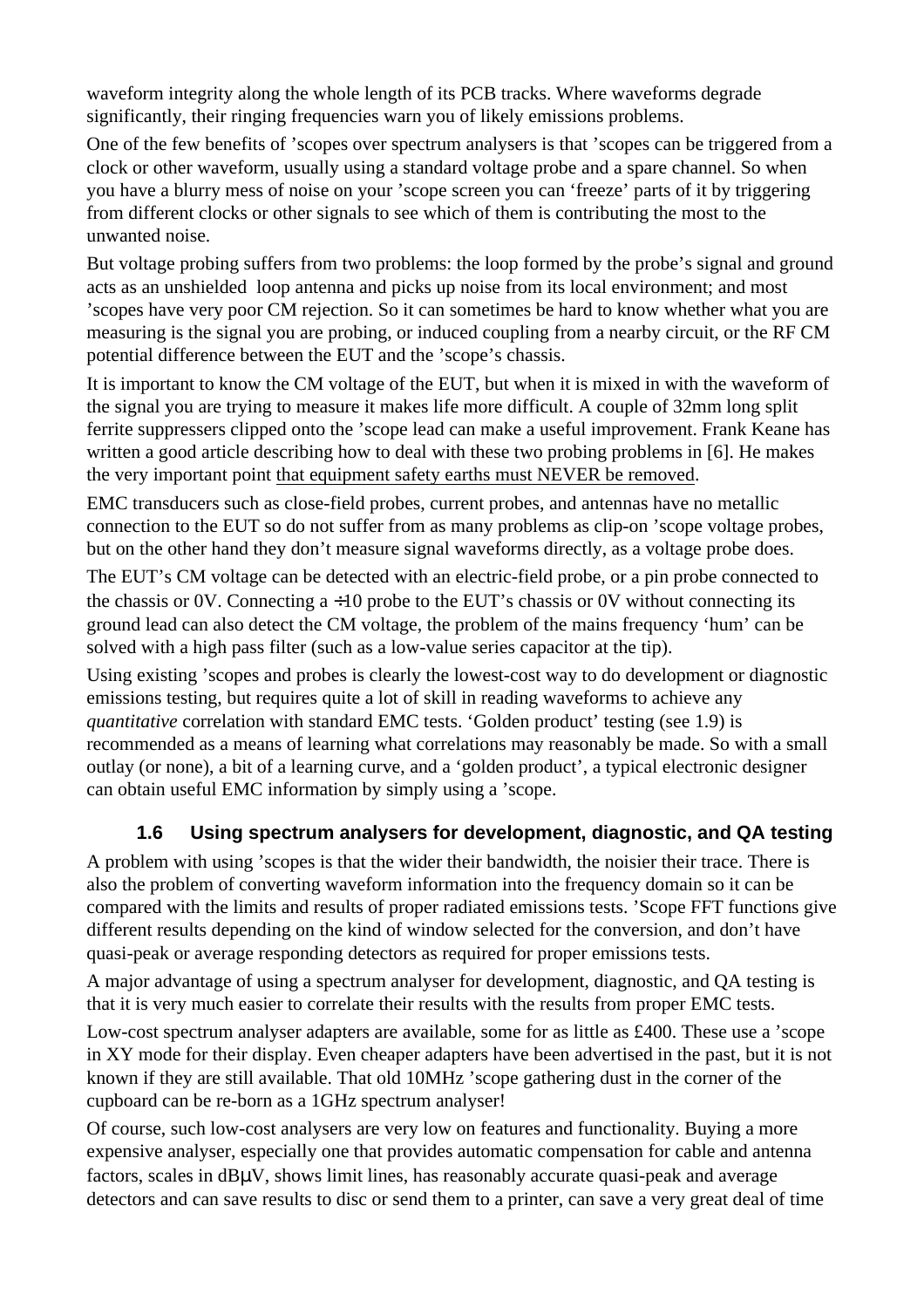and money during its first few months of use. There are a number of manufacturers of spectrum analysers, some of them aiming directly at the low-cost EMC testing market.

One of the peculiarities of EMC emissions measurements is their use of the CIPSR16 Quasi-Peak (QP) and Average (AV) detectors, which weight broadband noise differently from narrowband emissions. Only expensive EMC measuring instruments intended for full-compliance use in test laboratories seem to be fitted with accurate QP and AV detectors. Emissions from microprocessor clocks and similar signals that are unmodulated measure much the same level (within a couple of dB) on the peak detectors found in low-cost EMC analysers and all non-EMC spectrum analysers, as well as on the QP and AV detectors of the full compliance EMC analysers. But the more randomised emissions from data busses, DC motors, relay contacts, and low-rate pulse emissions can be in error by as much as 20dB if the proper QP and AV detectors aren't used.

Second-hand equipment and military surplus stores are good sources of good-quality spectrum analysers. Marconi 2380 series analysers from the early 1990's can be picked up for under £1000, although they don't have QP and AV detectors, they are excellent digitally-tuned instruments which need plenty of room and a sturdy test bench. Older Marconi and Hewlett-Packard analoguetuned spectrum analysers can be had for a few hundred pounds. Proper EMC spectrum analysers are also now finding their way onto the second-hand market. But beware, the calibration costs of some of these instruments can cost more per year than they cost to buy. Always make sure you get all the manuals with any second-hand analyser, and if it has a current calibration certificate so much the better!

Spectrum analysers can be used with close-field probes, current probes, and antennas. They can also be used with voltage probes, although the typical 'scope probe may not be ideal because of the spectrum analyser's  $50\Omega$  input impedance. Whenever making a direct voltage measurement with a spectrum analyser, be very careful to attenuate any DC or low-frequency signals so they don't burn out the very sensitive (and expensive to replace) analyser input devices.

Spectrum analysers can be prone to overload from strong signals, even if they are outside the measurement band, so a purist will say that they should always be used with what is known as a preselector. Whilst most test laboratories will accept the added expense, it is often unnecessary for an in-house test facility unless the products being tested have high-level pulsed emissions, or the ambient signals are very powerful. A preselector is much more important for conducted emissions tests.

To discover whether your input is being overloaded is easy: purchase a 10dB through-line  $50\Omega$ attenuator and after making a measurement without it, connect it between the probe or antenna and the analyser's RF input and re-measure. If all your displayed signals are reduced by close to 10dB, you don't need a preselector (or an EMC receiver). Signals that don't reduce by 10dB are probably overloading the analyser, and signals that reduce by more than 10dB could be artefacts caused by RF overload at some other frequency. Some analysers are much more resistant to overload than others.

Low-cost analysers can have quite high noise floors. An external low-noise RF preamplifier may improve the signal-to-noise ratio, but make sure they don't output any DC into your precious spectrum analyser input. RF preamplifiers are also vulnerable to overload, so check them with the 10dB through-line attenuator too.

Making the frequency domain visible makes a huge difference to a design and development engineer, and even very low cost analysers can help avoid incorrect design decisions and spot emissions problems quickly. 'Golden product' testing (see 1.9) is an excellent way to determine how much confidence can be had in the results from a low-cost analyser.

## **1.7 Using radio receivers for development, diagnostic, and QA testing**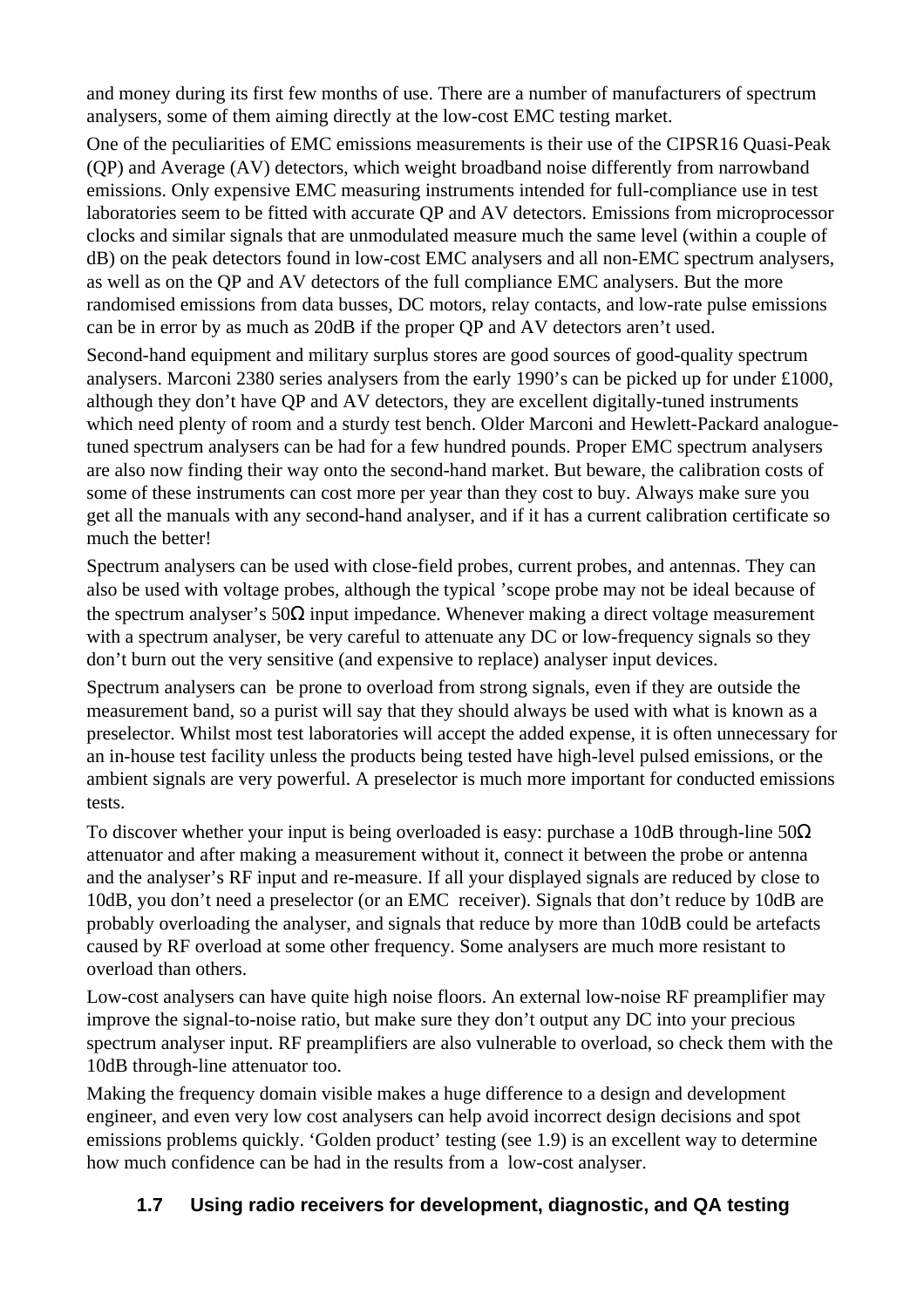An alternative to the EMC spectrum analyser is the measuring receiver. Spectrum analysers have a significant edge over receivers for everyday use in development, diagnostics, and QA, because it is easier to use them like 'scopes to quickly get a visual display of what is going on. It is possible to argue that the very best EMC measurements require a receiver rather than a spectrum analyser, but at the expensive end of the market both are so good these days that the difference is only of importance to the more esoteric or extreme EMC test laboratories. Traditional measuring receivers have only a signal level meter, but many are now available with built-in spectrum displays or can be connected to computers running application software that provides a spectrum display.

But the main interest in receivers for low-cost development, diagnostic, and QA work is probably in the use of the 'canteen radio' and similar everyday radio receiver products. Portable domestic radio and TV receivers can be used to get some idea of how badly a product is doing, but only in the broadcast bands that they receive.

Another big problem with the 'canteen radio' and its ilk is that it only outputs the *modulation* of the RF signal to its speaker, whereas for EMC what we are interested in is the size of the RF signal. So when you tune in to the harmonic of a digital clock you may only be able to detect it by the way it 'squelches' the background noise, or reduces the amplitude of legitimate radio transmissions. If you hear anything at all from the clock harmonic it will be just a faint buzz at double the mains frequency due to ripple on the clock's DC supply.

Although it is sometimes possible to make relative comparisons with such a basic radio, what is really needed is a radio receiver with a signal strength indicator. It is the output of this signal strength indicator that you record as the level of the emissions. If you know your way around a radio receiver you may be able to add a signal strength meter to the 'canteen radio'.

Radio receivers can be purchased with very wide frequency coverage, especially from amateur radio suppliers, even hand-held receivers with continuous coverage from 100kHz to 2GHz, signalstrength meters, automatic scanning for signals and often a very reasonable price. Go to <http://w4cue.com/vendor.html> for a comprehensive listing of amateur radio vendors and links to their own websites. Military surplus stores can also be a good supply of wide band receivers at low cost.

Receivers not specifically designed for EMC use won't have QP or AV detectors, nor will their meters be linear. The most useful signal strength meters are those that respond to the peak of the RF signal, and have an attack time of under 0.1ms. A 'golden product' (see 1.9) can be used to roughly 'calibrate' the signal strength meter on a radio receiver for the emissions from different types of sources. But the most that can really be hoped for is that a decrease in the reading of a signal strength meter at a given problem frequency will usually correspond to a decrease in the emissions level on a proper emissions measurement.

When checking a product's radiated emissions using an ordinary radio with a signal strength meter, it is important to define a method that specifies the distance of the radio's antenna from the EUT itself and its cables, and the orientation of the antenna, just like a proper EMC test.

Radio receivers use built-in antennas, and like all antenna measurements will suffer from ambient interference when used on open test sites. Ways of dealing with this are covered in 1.10.

#### **1.8 'Pre-compliance' testing**

There is no definition of what is meant by 'pre-compliance', but at least a pre-compliance test should use the test techniques as described in the relevant standard. EMC standards always either describe the test methods themselves, or refer to other documents where the test methods are described in detail. Testing for radiated emissions for compliance to the EMC directive usually involves the test methods described by EN 55022 or EN 55011 (CISPR 22 or CISPR11). For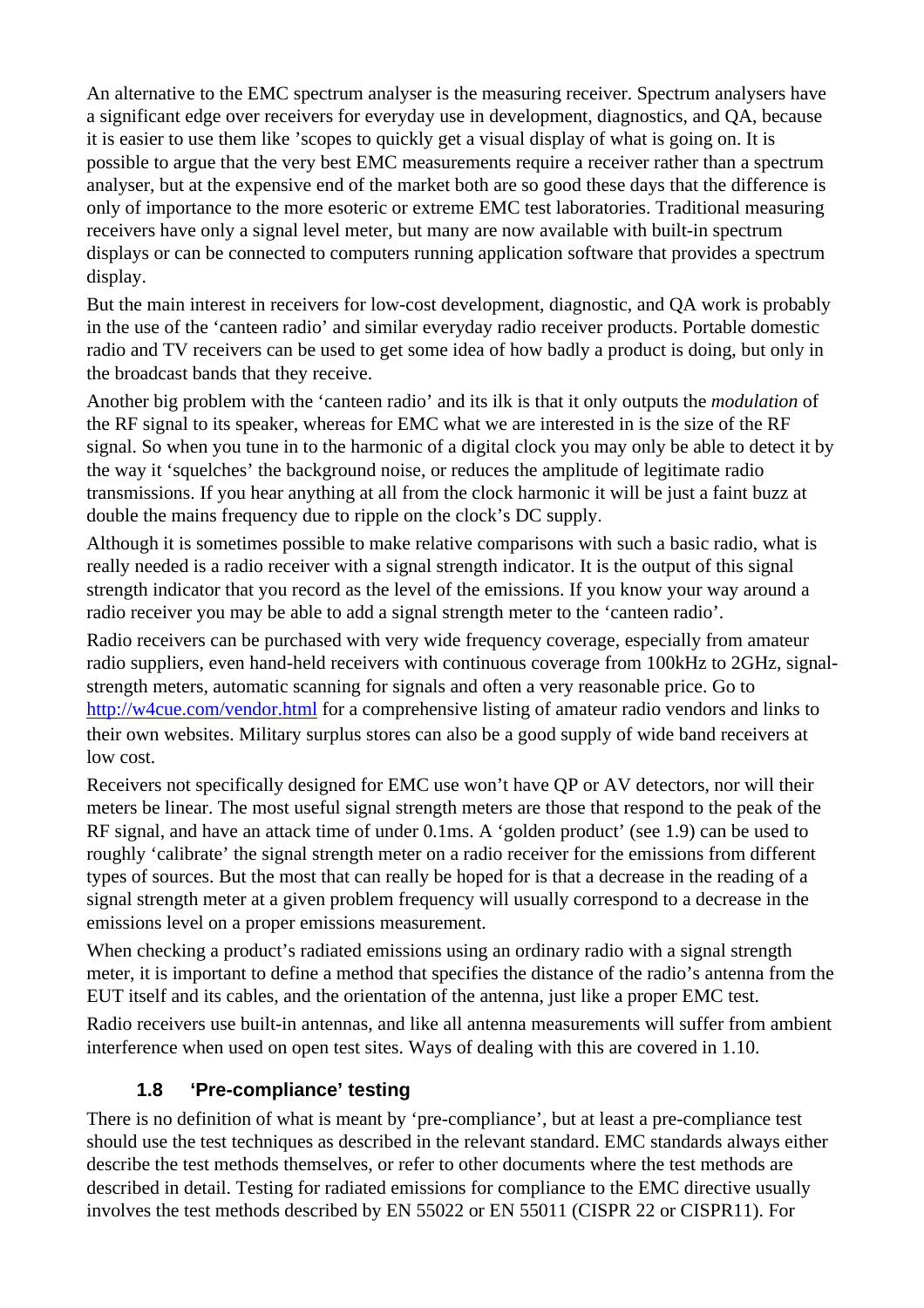many years, they both required testing on an Open Area Test Site (OATS), but as the ambient is becoming noisier – especially due to the use of digital broadcasting – it is becoming more difficult to find a convenient site for an OATS which does not suffer from very high levels of ambient noise, and a number of shielded site alternatives are now acceptable (see 1.10).

Full compliance testing methods are described later in this article, and also in many other articles, such as [16] and textbooks. Pre-compliance testing usually means using the full compliance methods but cutting a few corners to save money and testing time. The important thing about precompliance testing is to know enough about the testing to know what errors are being introduced by the corners that are cut. The spectrum of what is colloquially known as pre-compliance testing appears to run from some very rough and ready methods based broadly on the test standards and capable of results ranging from very inaccurate to quite good (depending on the care that is taken), to tests which give results virtually indistinguishable from full compliance testing.

As was said before, saving time and money in EMC testing means being clever, and this is a good example. A great many companies buy 'pre-compliance' emissions test systems from one of the very many suppliers of such systems, and take delivery of a few boxes of equipment and antennas and an instruction manual. They expect to just plug the equipment and antennas together, press the front panel buttons, and make a measurement – but they could easily be suffering from errors of ±30dB, maybe more [7], [8]. Some pre-compliance equipment manufacturers make comprehensive guidance available [9], but even when they do few companies seem to bother to read it and then follow its instructions. You may be able to figure out a new PC application or 'scope without referring to the manual, but the same approach does *not* work for EMC testing.

To deviate from the exact test site and exact methods, or to use low-cost equipment that is not itself compliant to CISPR16, can mean unknown measurement errors, either leading to wasted time and effort (late to market, over-engineering, high cost of manufacture) or to excessive financial risk (poor reliability, high rate of customer returns and warranty costs, possibly even suspension from the EU market either voluntarily or by order of enforcement officers). Low-cost testing with large errors is not low-cost at all.

Happily, it is possible without too much effort to do pre-compliance testing so as to save time and money without running commercial and financial risks. But it is not just a matter of plugging in the equipment and making a measurement – you need to know what the errors in your measurement are.

There are two ways to figure out the errors in a pre-compliance test. One is to follow the same procedure as for a full compliance test, including measuring the normalised site attenuation (NSA) for the site (see 1.12.1), obtaining calibration data for all the equipment, cables, and antennas, and working out the measurement uncertainty using NIS81 [10].

The second way is to use 'golden product' testing, as described in 1.9. With 'golden product' testing there is no absolute need to know anything about your site or uncertainties – the 'golden product' is used as a 'transfer standard' from a test lab with known measurement uncertainties to your own site. The differences between the full compliance measurement results (the 'master' results) and the results obtained on your own site are used as a correction factor and applied to all measurements made on the pre-compliance site. But such differences are only strictly relevant for a product with the same radiation characteristics.

However, even a 'golden product' test can't overcome repeatability problems. If you set-up and measure your 'golden product' on consecutive days, what variance is there in the measurement? Unless you have good control of cables, antennas, and especially the site and its local environment, the test *repeatability* is likely to be poor, and repeatability errors should be included in the uncertainty budget.

The best method for many smaller companies is likely to be a mixture of NSA, calibration, golden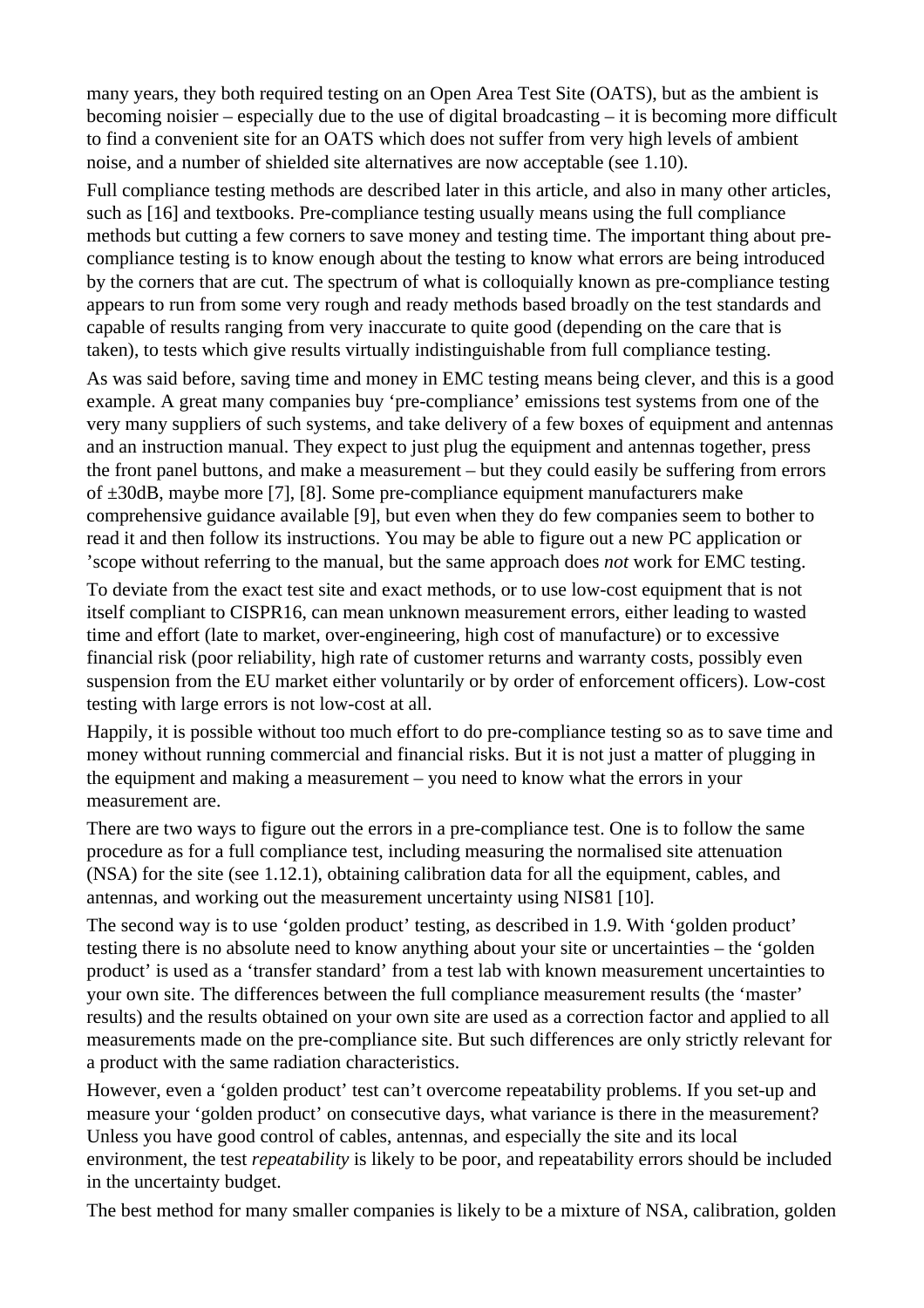product testing, and calculation of uncertainty using NIS81. The more you can quantify your site and its uncertainties the more repeatable the 'golden product' testing is likely to be.

Now let's look at some of the corner cutting techniques that are typical in reasonable precompliance measurements of radiated emissions. Most EMC standards measure radiated emissions at a distance of 10 metres, although for per-compliance purposes it is commonplace to measure at 3 metres instead and increase the limit line by 10dB. Measuring at a closer distance allows the use of smaller test sites, and improves the signal-to-noise ratio (especially valuable when working with lower-cost spectrum analysers or EMC receivers).

It is possible to move the antenna in even closer, say to 1 metre, increasing the limit lines accordingly (proportional to the reciprocal of the antenna distance, so 3 times closer means 10dB higher) but this is very risky because of antenna-to-EUT coupling effects. Even for 10m to 3m, the 10dB correction factor is often inaccurate. For 3m to 1m, it is not technically justifiable. A problem with long antennas is that the centre of the antenna is not well defined, so at a 1 metre distance from the antenna tip, the real measurement distance of a 200MHz to 1GHz log-periodic can vary from 1 to about 2 metres depending on the frequency, implying a frequency dependence for the modified limit line.

The NSA for a site (see 1.12.1) is affected by the quality of the ground plane and reflections from metal surfaces and objects nearby. Figure 9 sketches the general 10 metre OATS set-up as specified in EN 55022 (CISPR22).



emissions at each frequency (for both vertical and horizontal polarisations)

Such OATS are not difficult or expensive to set up (see Figures 10a and 10b), and can even be temporary structures with metal mesh ground planes that can be rolled up and stored away. Car parks are favourite settings for temporary OATS which are used at night or weekends.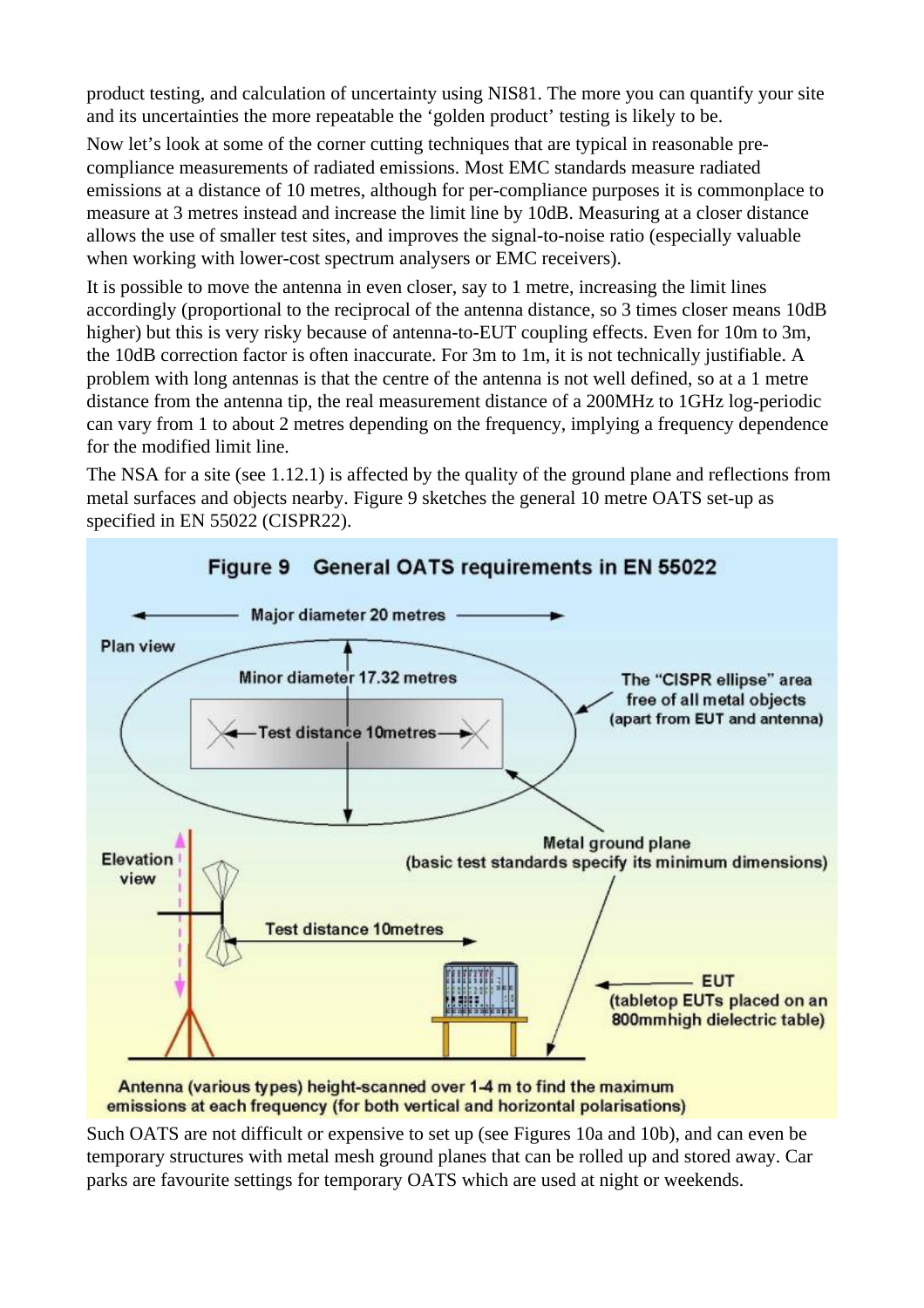

Figure 10b Another example of a 10 metre OATS (in Australia)

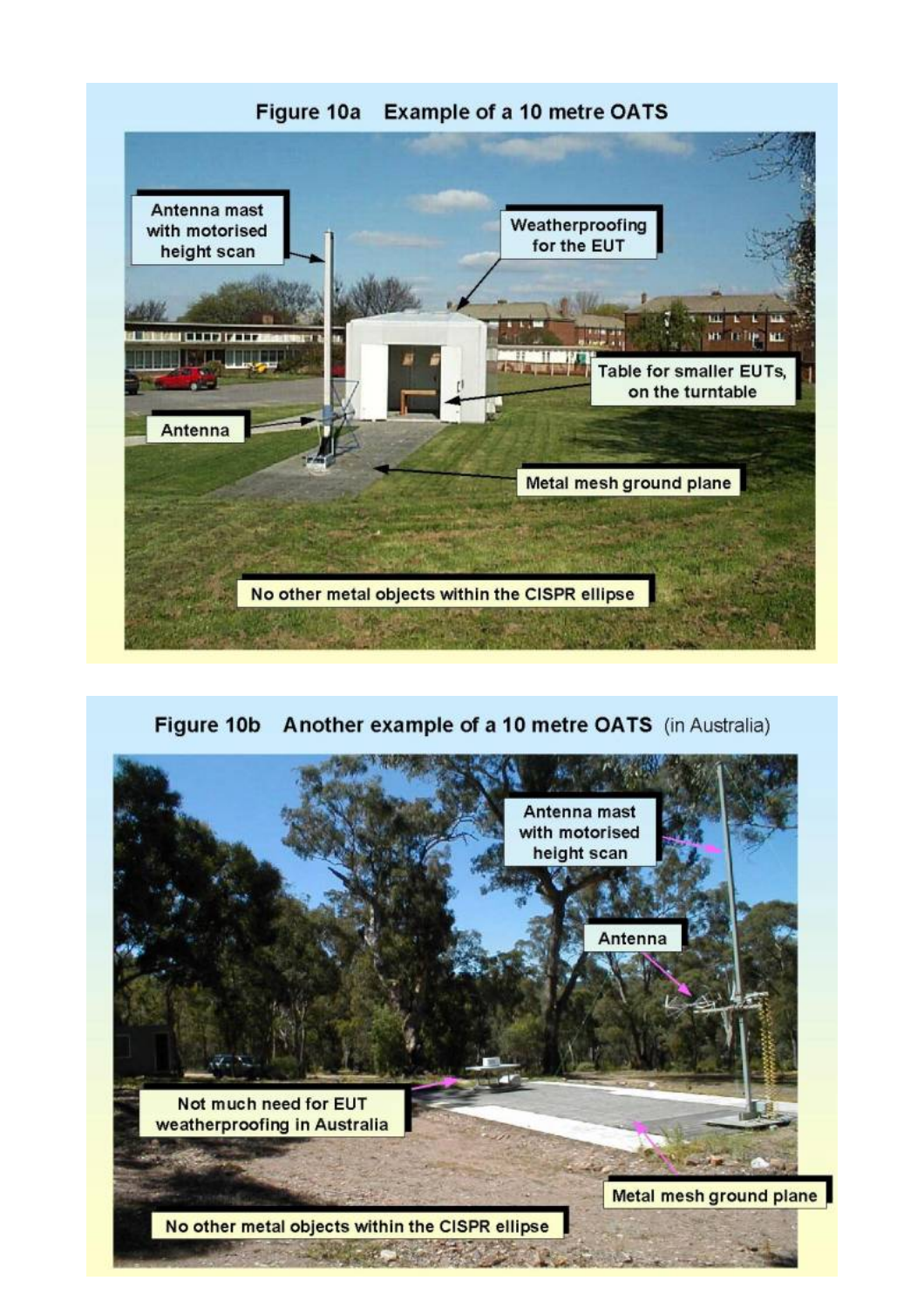

Metal ground planes are specified to give a repeatable reflection from the ground, and the purpose of height scanning is to maximise the reflected and direct signals. Many people seem to use 'precompliance' test equipment without a ground plane, and many also don't bother with height scanning. Reducing the limit line by 6dB is seen as a way of compensating for a lack of ground plane / height scanning and also erring on the side of caution, but this cannot take account of reflections from the ground that cause *field cancellation*, possibly making some measurements as much as 25dB low. Some pre-compliance antennas are supplied with tripods or stands that can give just two antenna heights – say 1 metre apart. Taking the worst case for each frequency from measurements taken at both these heights makes sure that these deep cancellation effects are avoided. Always make sure to record the worst cases from tests at two or more heights at least 1 metre apart, even if you don't do full height scanning.

Some people also use 'pre-compliance' equipment inside a building, where a CISPR ellipse is impossible. They will suffer from unknown reflections giving frequency-dependant errors of between +6 and -25dB for each reflection, varying from day to day as people move equipment and furniture around. In such an environment, checking regularly with a CNE or (better still) a 'golden product' will help to discover and solve problems and achieve some degree of repeatability.

Another problem with measurements in buildings is the ambient noise caused by other electrical equipment, with some premises suffering from ambient noise which exceeds the limit lines over large portions of the spectrum, making pre-compliance measurements impossible. Moving outside to the car park, sports field, or landscaping feature will reduce the ambient noise from the equipment in the building, but does nothing for the external ambient problems with open sites. A number of ways of dealing with the ambient problems of open sites are discussed in 1.10.

It is hard to find an accurate CISPR16 QP detector (required for proper radiated emissions measurements) in low-cost equipment, and even spectrum analysers costing £10,000 may not be have fully CISPR16 compliant QP detectors. Low-cost spectrum analysers or receivers often give perfectly good results when measuring emissions from clock harmonics and similar sources of emissions, but might measure incorrectly on the broadband emissions from the brushes of DC motors or low-rate pulse signals such as a strobe light running at one flash per second. However, testing a 'golden product' (see 1.9) is a good way of 'calibrating' the detectors in pre-compliance or low-cost test gear for the different kinds of emissions from the technologies used in your products.

Antennas do get dropped, wires do break, connectors do get damaged, and electronic equipment does go wrong in subtle ways. So always check, by testing a CNE or a 'golden product' at least once every week (or whenever something has been mistreated or changed), that you are achieving consistent results. It is also a good idea to make sure all your equipment (not forgetting antennas, transducers, cables and connectors) is calibrated annually. Where accurate pre-compliance testing is to be done, regular calibration is essential.

#### **1.9 Repeatability, and 'golden product' testing**

The more you want to save money on EMC testing, or reduce the likelihood of being found selling non-compliant products, the cleverer you need to be. EMC testing is prone to large errors, uncertainty and lack of repeatability. 'Golden product' testing can be a very big help in reducing errors and improving repeatability for *all* EMC tests (not just radiated emissions), especially those that involve frequencies above 1MHz.

Repeatability of EMC tests can sometimes be a problem even when using full compliance test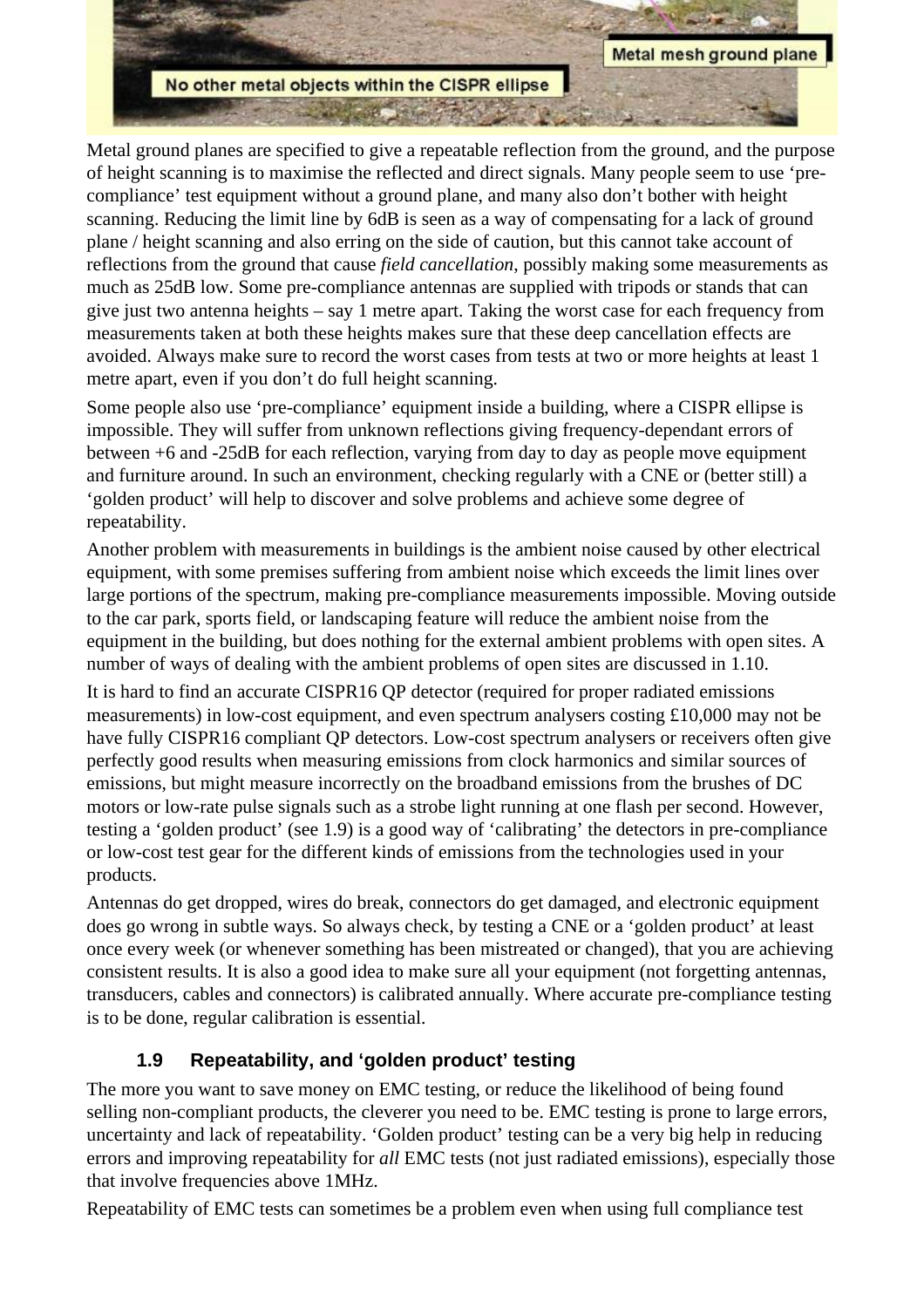methods at the same test site with the same staff. UK test laboratories performing full-compliance radiated emissions tests which are accredited by UKAS are known to experience differences of as much as ±6dB from one to another.

A great deal of engineering effort can go into improving EMC performance by 6dB, possibly making a product late to market and/or more costly to produce. On the other hand, having emissions 6dB higher than you thought they were could increase the risk of non-compliance with consequently large financial risks.

Errors on non-accredited radiated emissions tests can easily vary by more than  $\pm 20$ dB, and  $\pm 30$ dB errors are not unknown. There is a story about a poor guy who spent two man-years trying to get one pesky radiated emissions frequency under the EN 55022 Class B limit line, only to learn that because he was testing in a plain metal room (no RF absorbers) his test suffered from large resonances, one of which gave an unexpected boost of around 40dB at the problem frequency.

Suddenly, low-cost testing does not seem to be as cost-effective as might have been hoped! Hence the need to know just exactly what you are doing, and the basis for the earlier comment that the more you want to save cost, the cleverer you need to be.

Apart from uncertainty and calibration errors in the test equipment and method, another major contributor to unrepeatability is the set-up and layout of the EUT, especially its cables. Accredited test laboratories and some others use proprietary comparison noise emitters (CNEs), or similar units called (for example) emissions reference sources (ERSs) to check their test repeatability, and so can you. CNEs and ERSs are supplied with their emissions profile or signature as measured on a near-perfect test site. Comparing their 'master' spectral signature with what you get on your own site helps to identify and solve problems with your site, and then helps you to check that your test site, measuring equipment, and testing procedures remain repeatable.

But no CNE can emit both electric and magnetic fields in the same way as your product will – so an accurate and repeatable CNE measurement can't guarantee an accurate and repeatable EUT measurement [7], [8]. The detailed set-up and layout of an EUT, its software version, associated cables and auxiliary equipment, can all be absolutely crucial to the measured result. Even moving a cable by a small amount can cause large differences in a radiated emissions or immunity measurement. Different ways of bundling long cables can affect emissions by over 20dB [11].

'Golden product' testing is a way to reduce this repeatability problem, and most manufacturers can use it. Essentially, a 'golden product' consists of a representative example of the EUT, its setup (including its software version), its cabling and auxiliary equipment, *absolutely unchanged* and using it to check that a test continues to give the same result (or close enough). Ideally, all the equipment and cables would be glued or otherwise permanently attached to a wooden board the same size as the table-top of a typical test laboratory.

This whole assembly is the 'golden product' and it must be retained unchanged for as long as it may be required to be used. In some companies, painting all the equipment and cables bright pink and supergluing them to the board, then securely locking the 'golden product' away in a remote and unlikely place with only one key, is sometimes the only way to stop people from selling bits of it to customers, or cannibalising it for parts.

Always be sure to use exactly the *same* cables in a 'golden product' – not just the same type of cables, even if they are from the same supplier.

'Golden product' testing really comes into its own in helping to ensuring that pre-compliance and low-cost test methods (as described in the previous sections and in later articles in this series) give reasonable and repeatable results. The 'golden product' would first have been tested using the correct test method at a *trusted* test laboratory to get a set of master test results. How can you trust a test laboratory? A lab that is accredited for that test by an accrediting agency that you can trust is a good start, but it can be risky to rely totally on any test lab, so always learn the test standard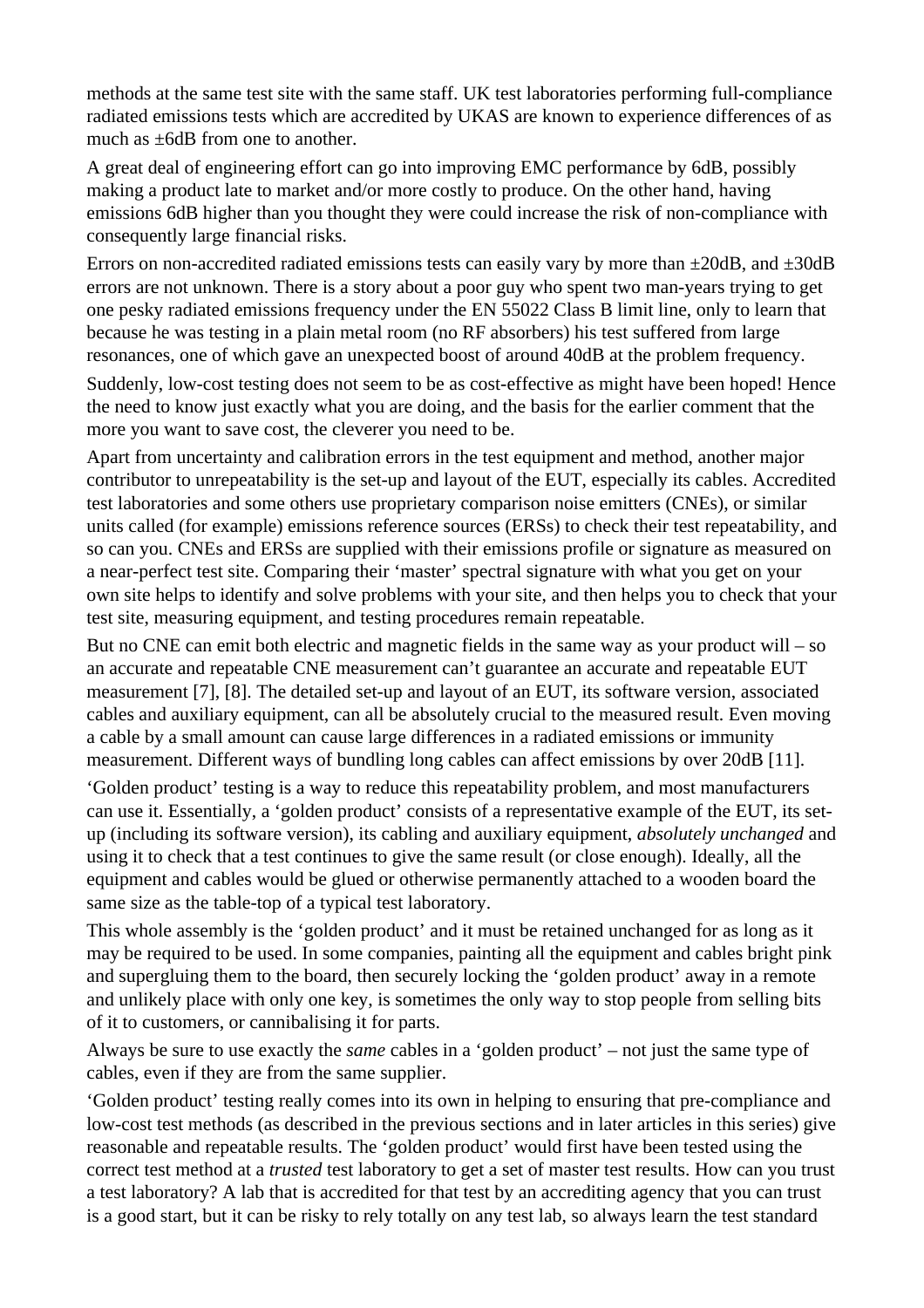yourself then watch how your 'golden product' is tested at the lab of your choice, asking questions where they appear to be deviating from the standard. You can learn a lot by doing this, and also learn which labs that you can have the most confidence in. For the best in confidence, watch your 'golden product' being tested at a number of labs, then see how well their results correlate. This is bound to give you much food for thought and improve your testing knowledge dramatically.

For pre-compliance testing, the results from testing the 'golden product' are compared with the 'master' test results, and the test method improved until its results correspond with the 'master' results to an acceptable degree. Of course, the original 'master' test results must be stored at least as carefully as the 'golden product' – neither is any use on its own.

It is usually best to allow the test laboratory that is doing the 'master' test to lay out the EUT, auxiliary equipment and cables as they think best. Then copy this layout exactly (using the same actual cables and equipment ) for the 'golden product' for that test. If the test lab lays things out on your piece of board, you can mark the equipment positions on the board and tape all the cables into place before leaving the lab, to help rebuild it exactly as it was for the 'master' test. You should always watch how the 'master' test is done, to help you learn how to do it yourself.

Where the test method to be used is quite different from the proper method, for example when measuring radiated emissions using close-field probes, the 'canteen radio' or a 'scope, instead of a spectrum analyser or measuring receiver, the 'golden product' allows the alternative method to be improved until it gives a reasonable *correlation* with the accredited test results. With close-field or current probes, or 'scopes, no very obvious correlation may even be possible, so what is achieved instead is a master record of the *signature* of the 'golden product' when the alternative test method is followed.

The *signature* of the 'golden product' then becomes the new 'master' reference document for that type of test. It can be quite tricky at first to learn what needs to be probed, and how it should be probed, to get a signature that covers all the important EMC characteristics of the EUT and its cables. When a test procedure has been decided upon and used to create a signature, it must be written down (ideally with sketches and photographs) and described in sufficient detail to allow it to be repeated on the 'golden product' by someone else many years in the future and give repeatable results.

Where testing is done infrequently, the first thing to do is to test the 'golden product'. If the results are as expected, the test method is proved acceptable and the tester can go immediately on to test what it is desired to test, whether a new PCB layout, a second-sourced microprocessor, a mask-shrunk IC, or a value-engineered new version of the EUT in the 'golden product'. Where testing is done on a daily basis, the 'golden product' should be brought out once a week (say) and used to check that there has been no 'drift' in the test method, or damage to antennas, cables, probes, or other equipment. If an antenna has been dropped or a cable broken and repaired, retesting the 'golden product' is a good way to check that repeatability has been maintained.

It is important to understand that where a brand new design of product is to be tested, the 'golden product' for a previous product is of less value the more its technology and the devices it uses differs from the new design. It is possible for low-cost test methods to have 'blind spots' in certain areas, and for these blind spots not to be an issue for one type of product but to cause large errors on another.

'Golden product' testing is a very powerful confidence-building technique. Even customengineering companies who only make one product of any type, or companies that manufacture large systems, machinery, or vessels such as ships, can usually create 'golden products' that are representative of the electronic technologies they use for the purposes of EMC testing and validating proposed modifications or software upgrades.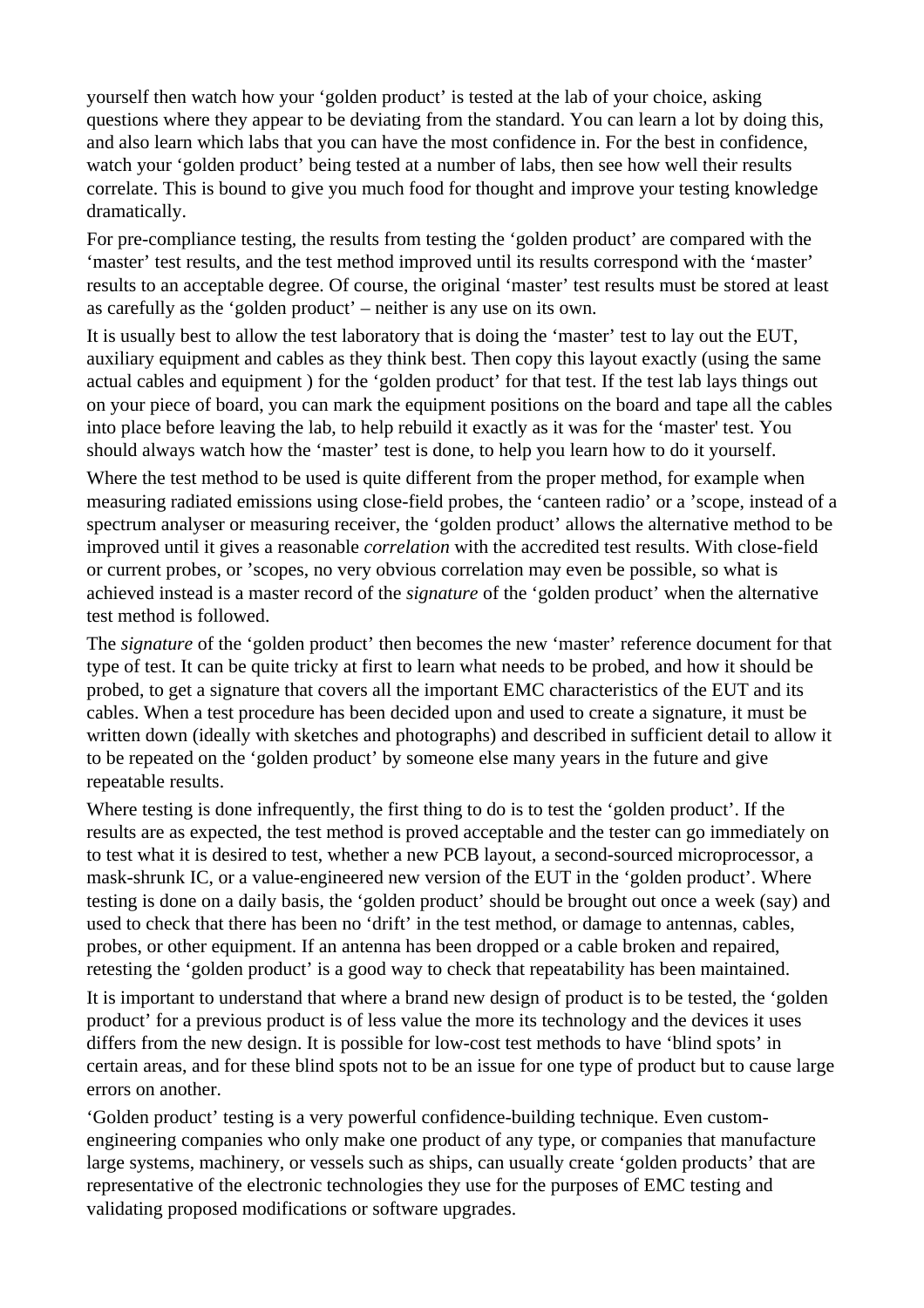#### **1.10 Open versus closed test sites**

A problem for any EMC measurement that uses antennas on an 'open' test site such as an OATS is that some emissions from the EUT may be swamped by strong broadcast and other legitimate radio transmissions present in the electromagnetic ambient. This is not usually a problem for closefield and current probes. All radio and EMC receivers and all but the lowest-cost spectrum analysers, provide a demodulated output (in the case of a domestic radio receiver it is the loudspeaker or headphones) and it is useful to listen to this to decide whether the signal is coming from the EUT or not. Voices or music indicate a broadcast station or private mobile radio, and you soon get used to the characteristic noises from teleprinters and other data communications, TV vision channels, and the lighting in your office.

Where you find it difficult to decide whether an emission is due to the EUT or not, simply turn off its power. Some products might still emit significant levels when in standby mode (e.g. inverter drives for AC motors), so it may be necessary to actually remove all the mains or DC power from the EUT. Then, if the emission being measured disappears, only to re-appear when the EUT power is re-applied, it is clear that it is not an ambient. Sometimes it may be necessary to switch EUT power off and on several times to discriminate between its emissions and ambient signals.

Some analysers and receivers, or their test software, have an 'A-B' function, sometimes called ambient cancellation, that can help to some degree. The idea is to make a measurement with the EUT switched off, store it as B, then repeat the same measurement with the EUT switched on, and store it as A. 'A-B' means that at each frequency measured, the ambients are subtracted from the EUT+ambients, leaving just the EUT's emissions. Although it sounds good, this method has significant limitations: it does not deal with ambient variations or 'pop-ups', and it is inaccurate when the EUT's emission occurs at the same frequency as the ambient. 'Pop-ups' are ambient signals that come and go almost at random – often in the VHF bands – and are usually caused by portable or mobile radio transmitters.

Underground car parks or cellars can have quieter RF environments for testing with antennas, as can places out in the country (the further away from civilisation the better). Celestica went one better by building an OATS in an old salt mine hundreds of metres underground in Cheshire.

An increasingly popular alternative to the 'open' test site with its ambient problems, is the 'closed' site – essentially one that is shielded from the normal ambient, and has a controlled electromagnetic environment. Plain metal shielded rooms can be used to cut down the amount of ambient interference, and are not too difficult to make and not very expensive to buy. Shielding tents (see Figure 11) made of conductive fabric are not very expensive, and can be folded away when not in use, or easily moved to a new location.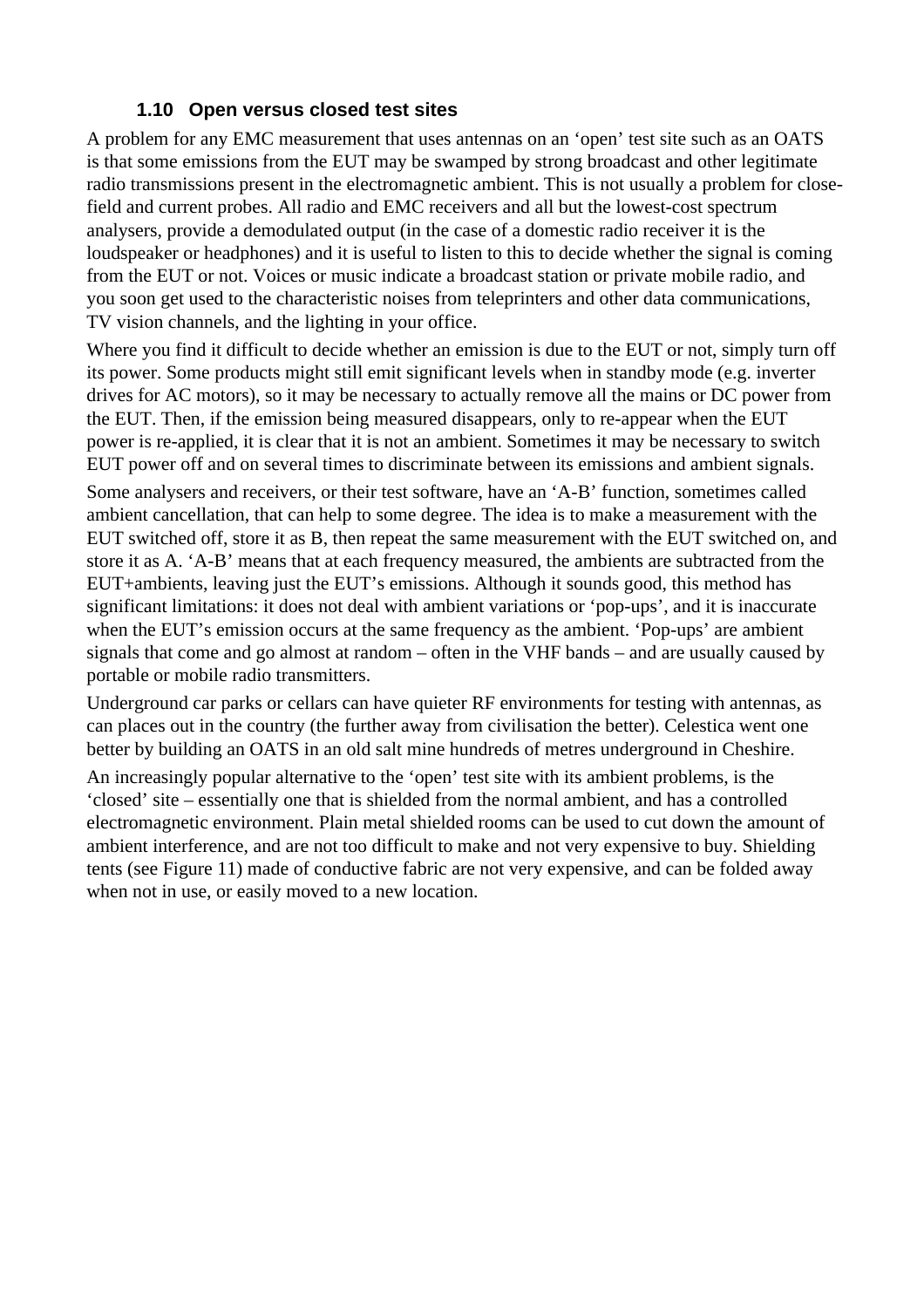

Figure 11 Example of a small, low-cost shielding tent

It is very important for any shielded room for there to be a continuous metal skin with no gaps of any size, which makes doors and ventilation difficult. It is also very important for all mains power and signals entering or leaving the room to be adequately filtered, with their filters bonded directly to the metal wall of the room. It is fair to say that making a metal or metal-lined door with conductive gaskets so that it does not ruin a shielded room is the single most difficult part of making a screened room. It is almost always best to buy a finished shielded door and frame from a specialist manufacturer.

Unfortunately plain metal rooms and shielded tents suffer from very strong internal reflections, giving rise to RF resonances. The stirred-mode technique described later uses these resonances to good effect, but otherwise shielded room resonances create huge measurement errors: ±30dB errors not being unusual.

RF absorber is a good way to reduce the amplitude of these resonances. Absorber comes in two basic types: large wedges or slabs, usually of carbon-loaded foam; and ferrite tiles. The wedges are light in weight but take up a lot of room, and if made of loaded foam can be a serious toxic fume hazard if there is a fire. Ferrite tiles are very heavy, and most ordinary metal rooms won't take the weight of a large number of them (and if they fall off the ceiling can cause serious injury). Both alternatives are expensive, so for low-cost purposes it helps to position them intelligently. Some EMC consultants and shielded room designers use sophisticated software to calculate where absorber should be fitted for the best cost-effectiveness.

Many EMC test laboratories typically use shielded rooms to identify the frequencies emitted by an EUT, before doing full compliance testing on an OATS. This helps save time by eliminating the tedious identification of ambient signals.

However, with skill, experience and a constant awareness of the resonances in the room, even a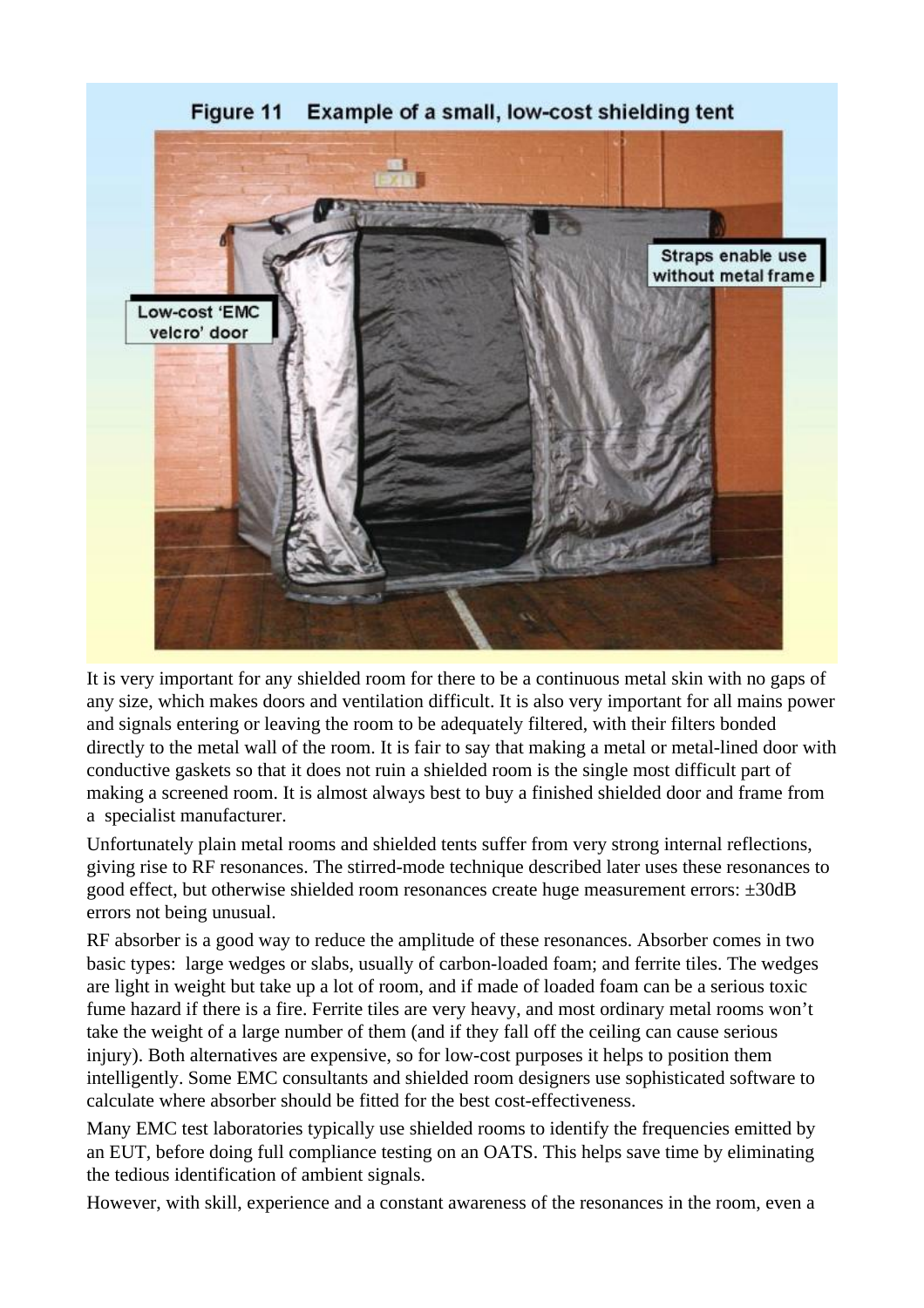plain metal room with little or no absorber can be very useful for development, diagnostic, and QA EMC work.

For pre-compliance or full compliance testing, the worsening ambient environment makes shielded test sites increasingly attractive, but shielded rooms with a good NSA require large amounts of RF absorber, usually completely covering all the walls, doors and the ceiling. The large size of wedge absorbers and the great weight of ferrite tiles mean that shielded rooms with good NSA generally need to be designed from scratch. Absorber-lined rooms with a ground plane are called semi-anechoic rooms, and Figure 12 is a photograph of a very large example of such a room, at SEQUAL.





Where a company has purchased a fully anechoic room (with absorber on the floor too) for radiated *immunity* testing (see Part 4 of this series) they can use it for pre-compliance radiated emissions too. As there is no need for height scanning when there is no ground reflection, testing time is saved, but the radiated emissions limit lines must be reduced by 6dB.

Stirred-mode testing is an interesting possibility for both radiated emissions and immunity testing. This uses plain metal rooms with no absorber at all, with a large metallic paddlewheel driven by a motor to 'stir' the resonant modes around. The paddles are made with irregular shapes at different angles from each other to maximise the randomising process. The idea is that over a full rotation of the paddlewheelwheel the EUT and the antenna are subjected to the peaks of the resonances at every different frequency. There is no need to even point the antenna at the EUT.

A lot of research into stirred-mode and mode-tuned chambers (sometimes called reverberation chambers) has been done in the last ten years, and a number of documents are available [12], [13]. Articles and papers on mode-stirred chambers tend to the mathematical, although [13] contains information on their construction, but the key issue is that these chambers need to be very large to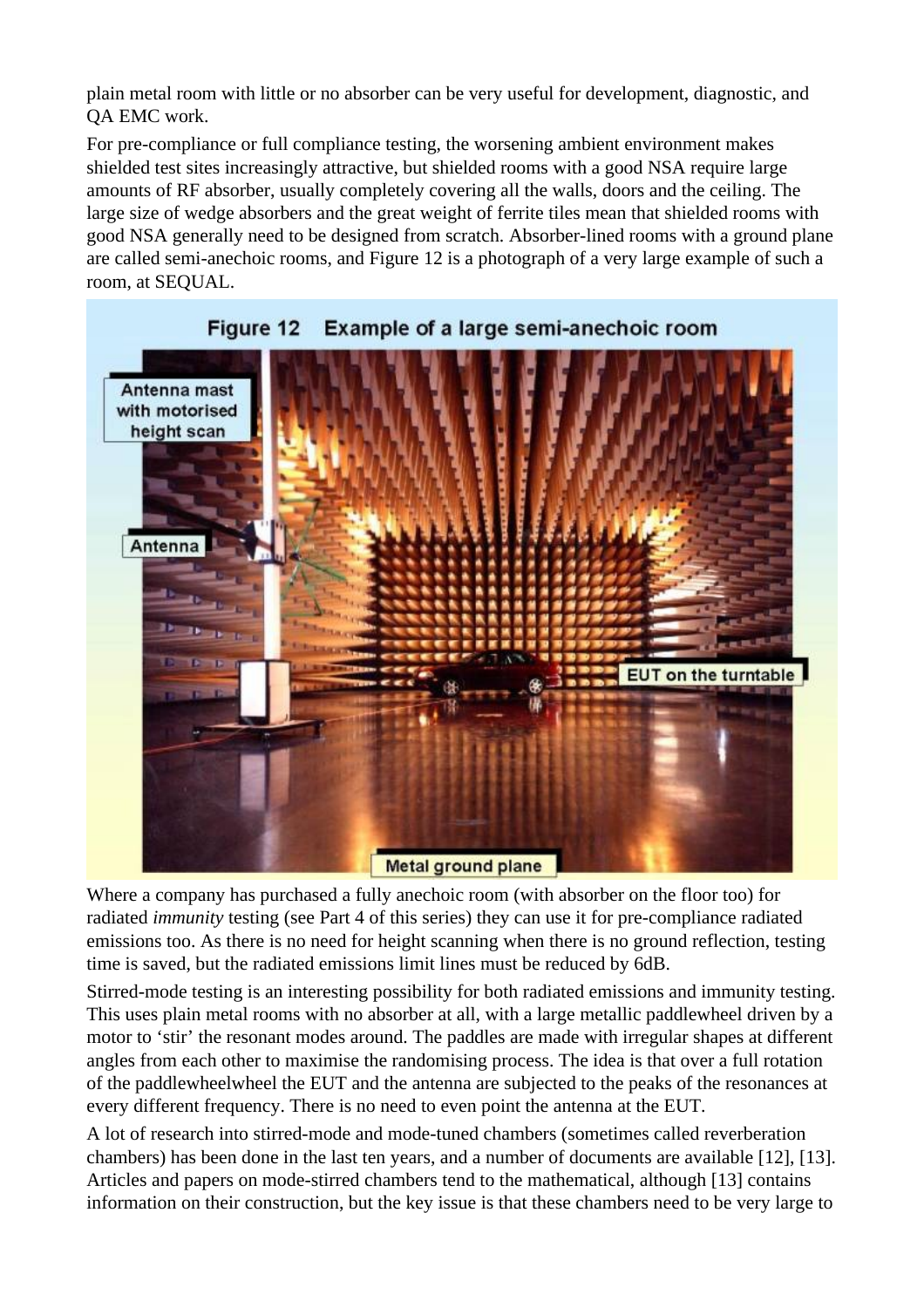give accurate results at low frequencies. The large stirred-mode chamber at DERA (Figure 13) is considered flat down to 80MHz. However, even a large stirred-mode chamber will cost much less than a typical anechoic or semi-anechoic, and they do still provide useful (although less accurate) results at lower frequencies. (They also save cost in radiated immunity testing because they don't need very powerful or expensive RF power amplifiers.) Because of the radically different test method, 'golden product' testing (see 1.9) is necessary to get enough confidence to use stirredmode techniques for pre-compliance testing. 'Mode tuning' is a related technique that may also be able to be used.



A number of manufacturers now provide shielded test cells for radiated emissions measurements. These are much smaller in their internal volume than a shielded room, and consequently the way in which any cables are bundled and routed is more critical to measurement repeatability. The most common type of cell is the GTEM, and its use for emissions testing is described in [14]. A GTEM User's Group exists to exchange information and encourage discussion among users of this method.

A wide variety of emissions test cells are now available from a number of manufacturers, varying in size from a small room to tabletop size. For all these cells, as for the GTEM, the confidence issues concerning correlation with full compliance tests become increasingly important going from development, diagnostics and QA testing – to pre-compliance and then to full compliance testing.

A problem with using 'golden products' (see 1.9) to get this confidence is that the correct layout for an OATS test may not actually fit in the volume available in the chosen cell. A modified 'golden product' will need to be made, retaining exactly the same actual electronic units and cables and running the same software version in the same way. Variations of results between the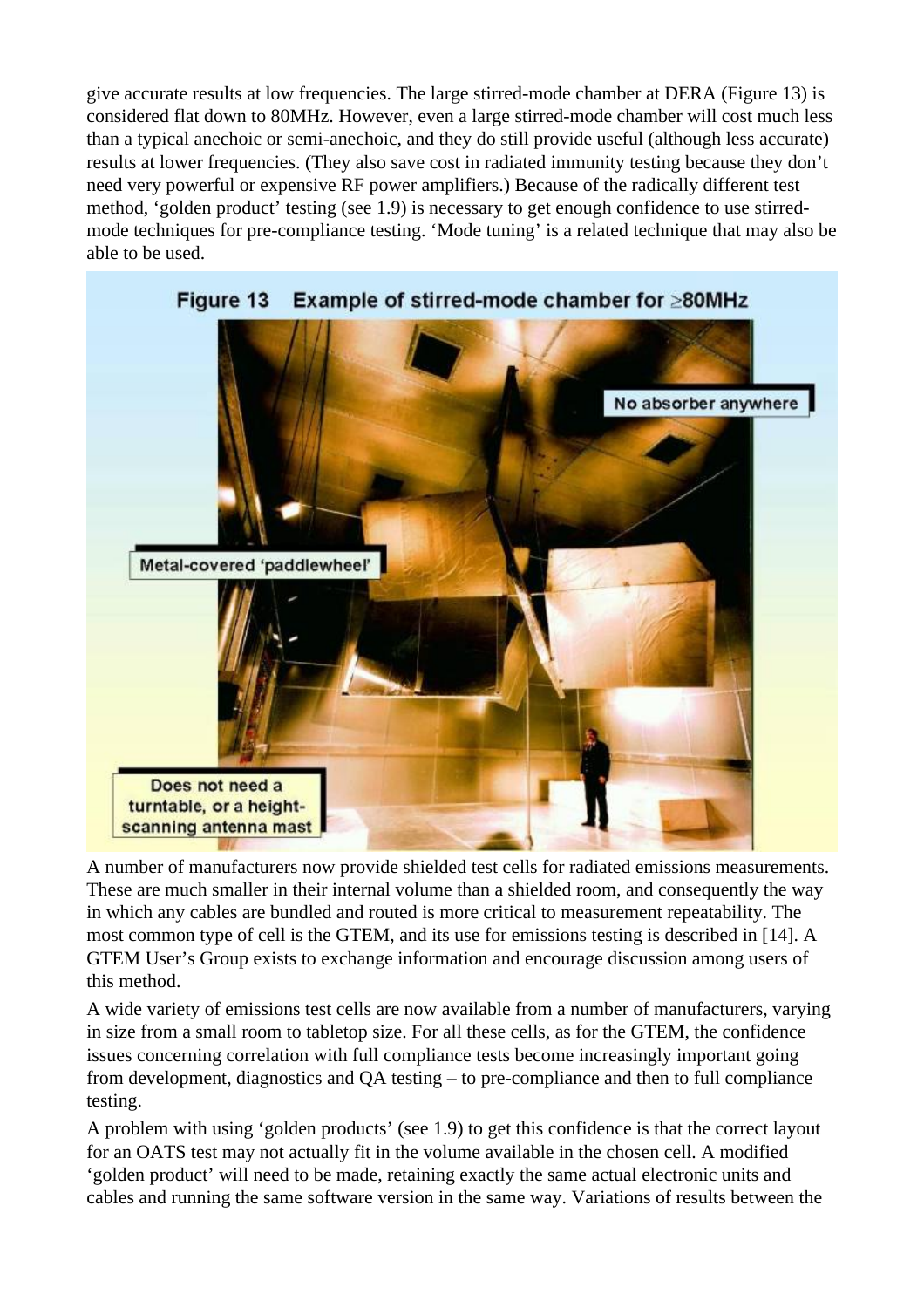OATS and the cell will occur due to the different cable layouts at least, but comparisons using a given technology of product over a period of time will lead to ways of laying out the units and the cables in the cell, plus other test procedures that should lead to an understanding of the measurement differences and confidence in the cell measurement.

## **1.11 On-site testing of systems and installations**

Systems and installations by their very nature tend to be large and only become functioning entities when constructed on their operational site, so testing a system or an installation at a test laboratory is often completely impractical.

It has to be said that the main cause of EMC problems in most systems and installations are the relatively very small electronics modules or cabinets containing them, plus their interconnecting cables, and that these usually are capable of being tested on dedicated EMC test sites. For example, for testing radiated emissions above 30MHz, a cable length of 4 metres is all that is required to obtain a result representative of the final installation where the same cables may be hundreds of metres long.

If tested when set-up in a manner representative of their final installation, and then installed in a manner representative of the way they were tested, a good degree of correlation between the laboratory tests and the site tests can be achieved, possibly even making on-site tests unnecessary. Of course, as has been observed elsewhere in this article, saving time and money in EMC testing requires being cleverer about EMC than if you have money to burn and time to waste, and [15] will be of help here.

A fair amount of information (including the applicable international standards) is available to describe how to do EMC tests at a dedicated test site, but much less has been written to cover the special requirements of on-site tests. Some EMC test labs specialise in on-site testing, and their services may be hired by the day or by the test to be done, although (at least for EU compliance) there no reason why companies should not do on-site EMC testing themselves.

The problems of on-site testing are the same as those of pre-compliance testing where the test site is not ideal, for example Figure 14 shows a site test using a Bilog which is clearly too close to some large metal cabinets. Unfortunately the option of 'golden product' testing (see 1.9) for a system or installation is not usually practical, but being aware of the possibilities of reflections and testing accordingly can give confidence in the overall test results. For more on on-site testing, read Chapter 10 of [15].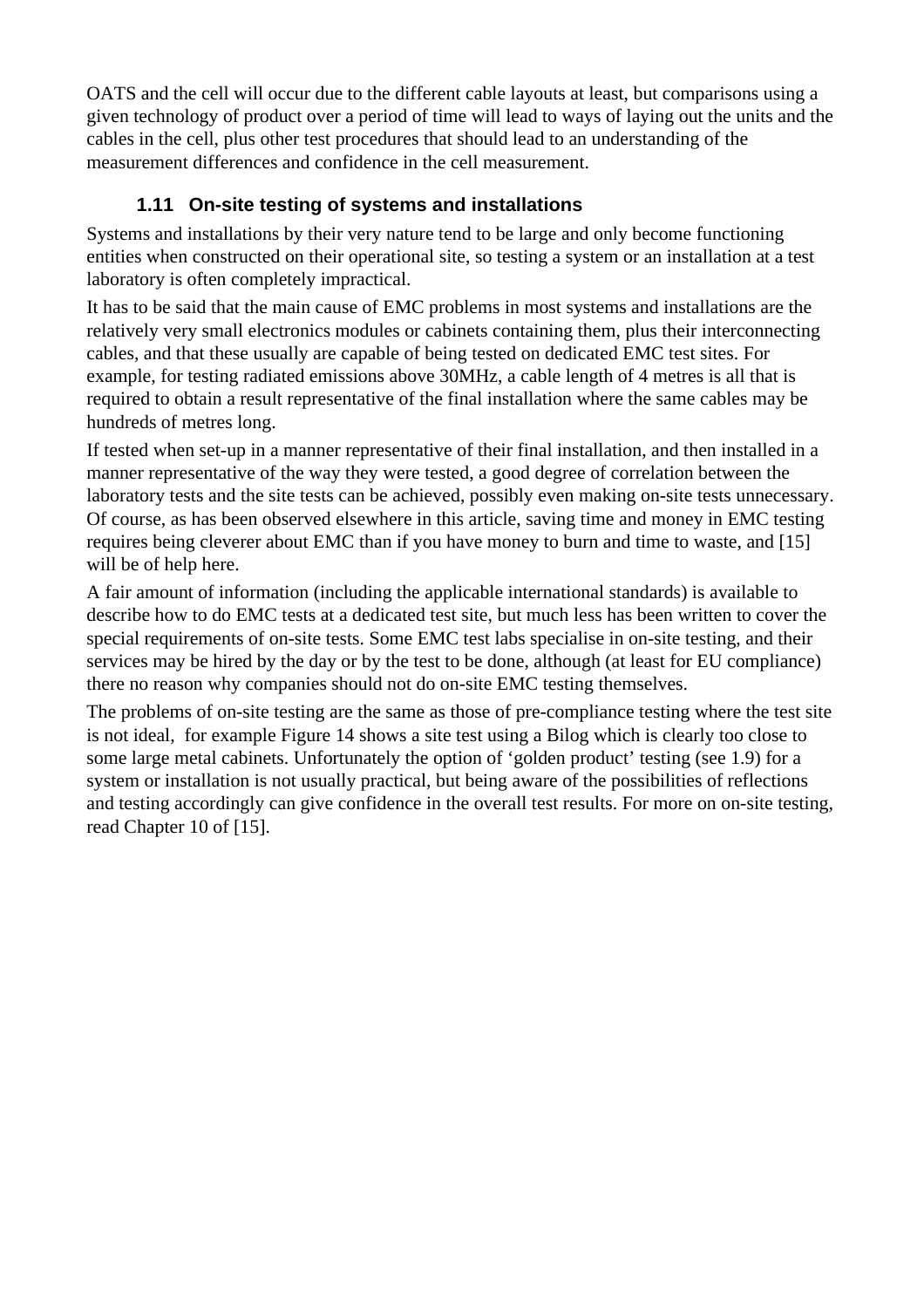#### An example of on-site testing for radiated emissions Figure 14



There is some debate as to whether in-situ testing can be used to represent the compliance status of systems which are not tested on a test site. EN 55011 (CISPR 11) states explicitly that:

"Measurement results obtained for an equipment measured in its place of use and not on a test site shall relate to that installation only, and shall not be considered representative of any other installation and so shall not be used for the purpose of statistical assessment."

In contrast, CISPR 16-2 suggests that where a given system has been tested at three or more representative locations, the results may be considered representative of all sites with similar systems for the purposes of determining compliance. The US FCC Rules have a similar condition. But in any case, for compliance with the EMC Directive via the technical construction file (TCF) route, a manufacturer may write his TCF around whatever degree of on-site testing he wishes, if his chosen Competent Body agrees.

#### **1.12 Full compliance testing**

If you intend to test your products exactly as the standards dictate – so-called "full compliance" testing, as distinct from pre-compliance tests – then there are three aspects to consider. These are:

- The quality of your test site
- The quality of your test equipment
- The correctness of your procedures

Test equipment has been discussed earlier and will be covered again in a later article on conducted emissions. (Also see the sections on test equipment in Chapter 10 of [15]).

#### **1.12.1 The test site**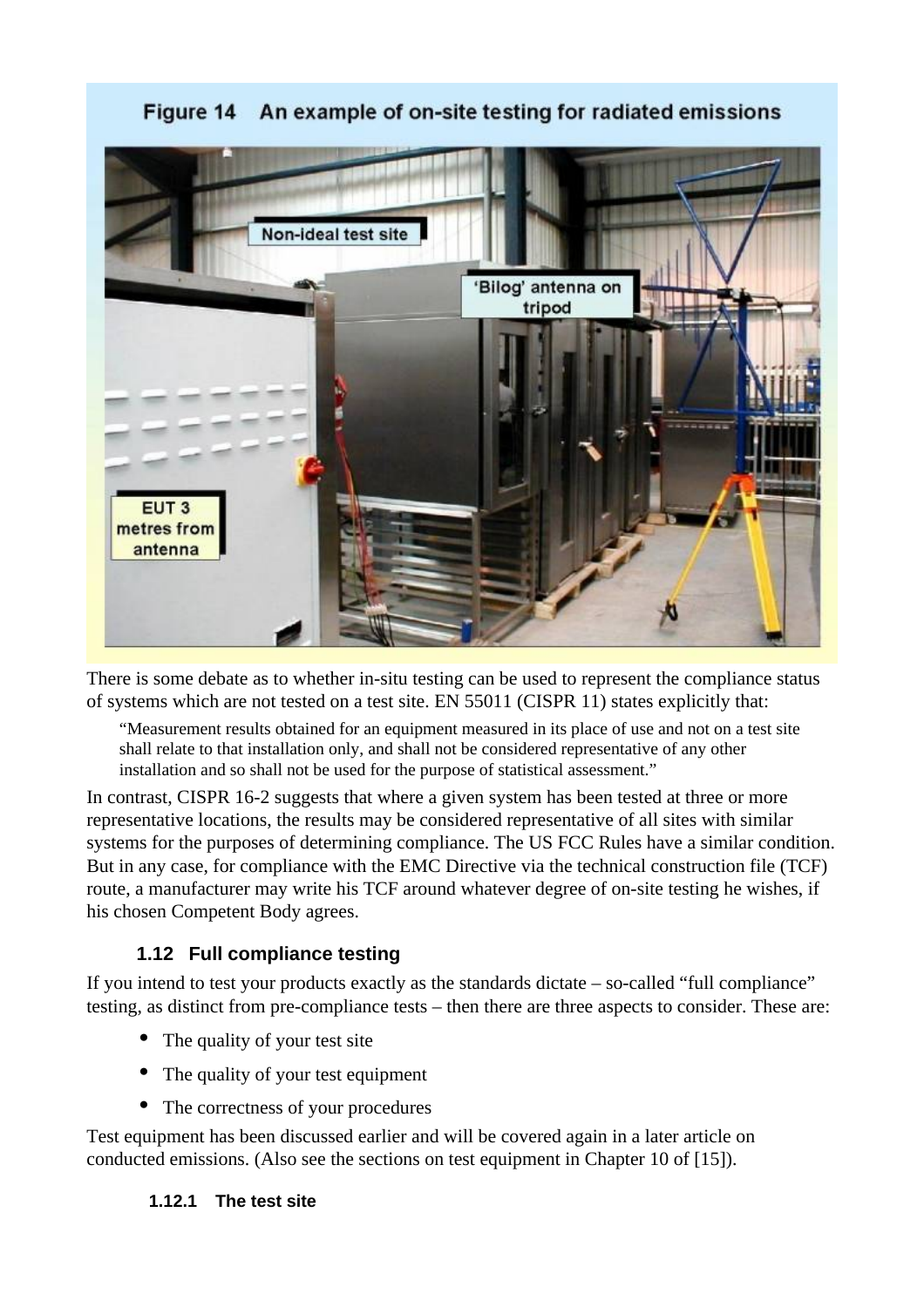A fully compliant test site includes a ground plane that stretches between the EUT's position and the measuring antenna and beyond them, a means of rotating the EUT and, for tabletop apparatus, of positioning it 80cm above the plane, and a mast that allows the antenna to be scanned in height from 1 to 4m as well as giving both horizontal and vertical polarisation. The commercial standards allow three measurement distances, 3m, 10m and 30m, but the latter is very rarely used in practice and is not considered here. In CISPR 22 the measurement distance is taken from the boundary of the EUT to the reference point on the antenna. The ground plane is used to ensure predictable results irrespective of the actual ground material (wet or dry soil, concrete, etc.) but it does introduce complications into the test procedure.

The parameter that distinguishes a test site that can be used for compliance purposes, from one that cannot, is called Normalised Site Attenuation (NSA). This is a measure of the attenuation from the position of the EUT to the position of the measurement antenna. CISPR standards, including CISPR 16-1 and CISPR 22, include tables of the theoretical NSA versus frequency for different measurement distances and antenna polarisations. The measured NSA for your test site is compared against the theoretical, and as long as it differs by less than ±4dB then the site can be used for compliance purposes. Figure 15 shows the theoretical NSA curves for 3m and 10m distances.



As you would expect, the 3m measurement distance shows a lower loss than the 10m. The differences between horizontal and vertical polarisation are due to the effect of reflection from the ground plane.

Measurement of NSA, while simple in theory, is not an easy procedure. The loss from a signal generator to a receiver is measured for two conditions, once via the two antennas in their respective positions on the site, and once with the cables to the antennas directly connected to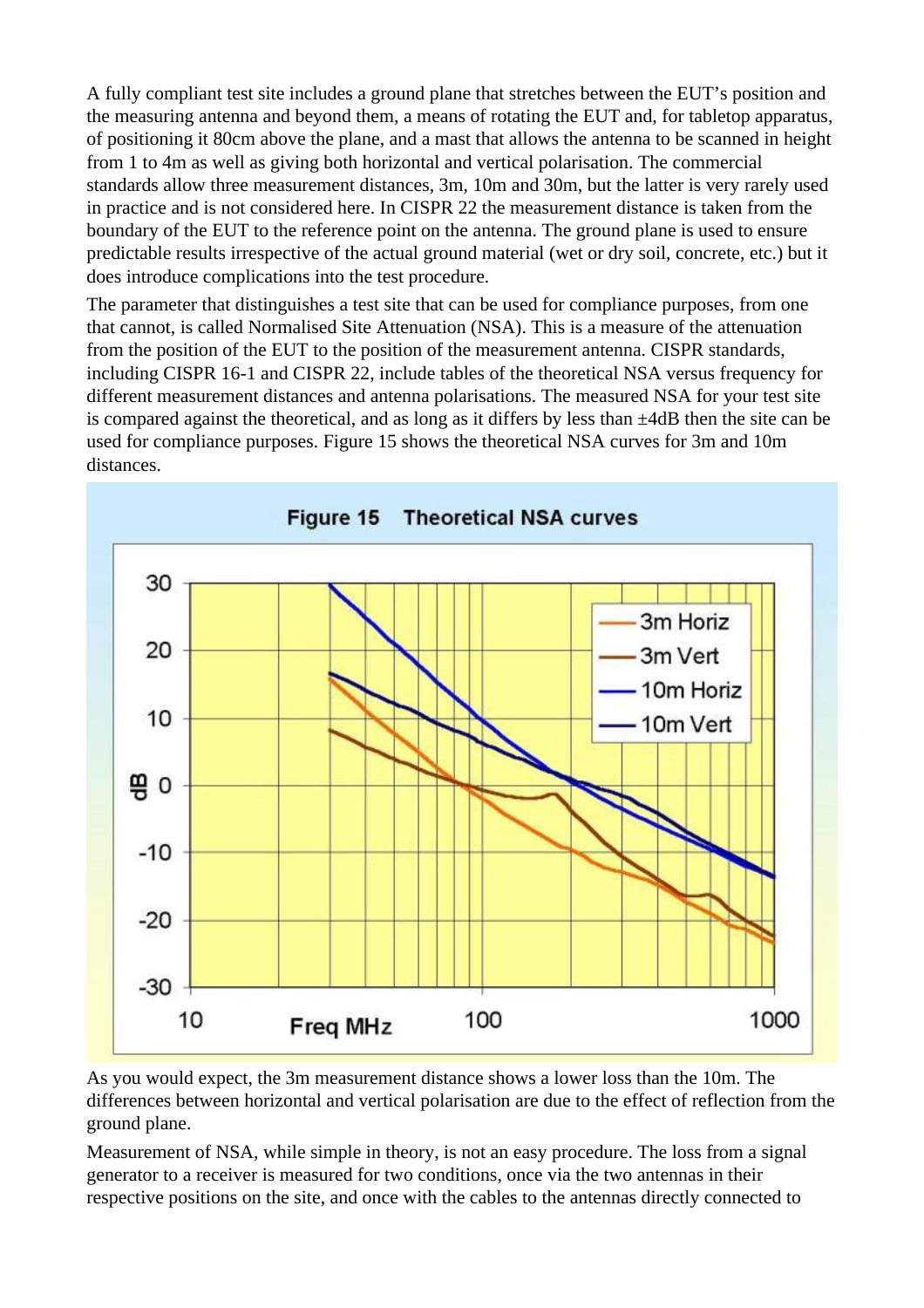each other. The NSA is then the difference between these measurements, less the antenna factors of both antennas. The CISPR criterion allows 3dB for uncertainties in the instrumentation and only 1dB for variations in the site itself. A well constructed site can meet this requirement, but there is very little margin for inadequacies in the measurement. A particular problem is that the antennas used must be calibrated for the specific geometry of the NSA measurement and not for free space. Differences in antenna factors between these two conditions can be quite enough to mar the results for an otherwise satisfactory site.

Strictly speaking the measured NSA cannot be used as a 'correction factor' to massage the results from a test site that is outside the  $\pm 4$ dB margin. This is because it relates only to the artificial attenuation between two antennas at specific locations on the site. The attenuation between your EUT and the measurement antenna, even at the same locations, may be quite different, because of electromagnetic coupling between the two and because the radiation characteristics of the EUT are not the same as those of an antenna. The NSA is used for compliance purposes as an indication of the quality of your site, not as a calibration.

The CISPR standards historically have described an OATS as an open site in which there are no obstructions within a defined distance of the measurement range, so that any extraneous reflections that are introduced are adequately controlled (see Figure 9). Usually this has been interpreted as meaning a site that is actually out in the open, although a large building such as an aircraft hangar or bus garage could also be suitable. Weather is of course a problem, but by far the greatest difficulty with an OATS, in Europe at any rate, is the presence of ambient radio signals. These can be broadcast transmissions, pagers, mobile phones, telecommunications of all sorts – the very signals that emissions limits are intended to protect – as well as broadband noise from industrial operations and computer networks. As discussed earlier, there is no reliable method of removing them from an emissions measurement, and you cannot make a satisfactory measurement of EUT emissions that are lower in level than an ambient at or near the same frequency. Some alternative ways of making measurements in the presence of ambients have been described in a CISPR draft, but these are limited in scope and will only occasionally be successful. For these reasons, most full compliance measurements nowadays are carried out in a semi-anechoic screened room, to eliminate ambients from the measurement environment.

Unless you have very deep pockets and a lot of space, you will be unable to build a screened room that meets the CISPR NSA requirement without including absorber material on the walls and ceiling. This is because reflections from these five surfaces will severely distort the NSA figures. A typical small unlined screened room, just big enough to encompass a 3m test range, will have such bad reflections that the actual NSA could vary by more than  $\pm 30$  dB at some frequencies. Making a measurement in such a room is impossible: the best you can hope for is to identify emissions frequencies at which there might be problems, and measure these individually on an open site. The alternative is to line the walls and ceiling with absorber (ferrite tiles or pyramidal carbon loaded foam) which damps the reflections and makes the room useable for measurement.

With advances in absorber material technology in the last ten years, it is now feasible (but not cheap) to build a 'compact' semi-anechoic screened chamber which meets the  $\pm 4$ dB NSA criterion. Even so, because of imperfections in the absorber, the performance is worse than a true open site, and in recognition of this CISPR require a 'volumetric' NSA characterisation rather than a simple single position. Five NSA measurements are needed, at the centre, left, right, front and back of the area to be occupied by the EUT, and all must be within ±4dB of the theoretical for the site to be acceptable. This is a challenging but not impossible requirement. If your chamber doesn't manage it, it is entirely reasonable to perform a pre-scan of the EUT inside, and then measure only the offending frequencies, one by one, on a compliant OATS outside.

#### **1.12.2 Testing procedures**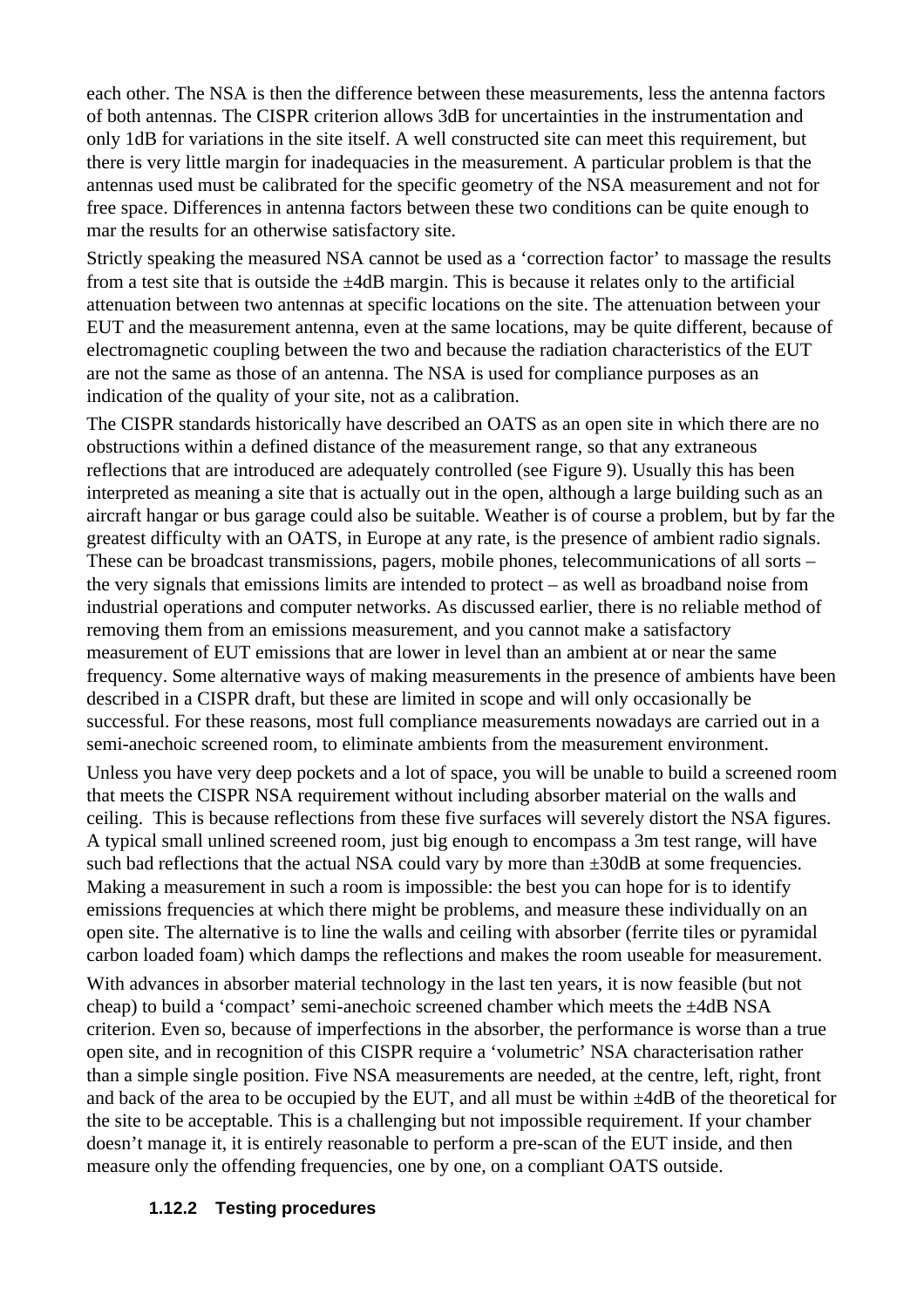The best equipment and facilities are useless if you don't do a compliance test the right way. Procedures can only partly be automated – much depends on the skill of the test engineer.

Remember that the overriding requirement is to ensure that you have found and measured the worst-case emission level from your EUT. This means that you have to deal with a number of variables:

• EUT related: physical radiation pattern, operating configuration, build state, layout, connected cables, periodic and cyclic effects.

• Measurement related: frequency range, antenna polarisation, antenna height, detector time constant.

The vast majority of electronic products are not intentionally designed as radiating antennas, they just act that way by accident. Therefore you do not know the direction of maximum radiation, and must check all around the unit at each frequency. The layout of the EUT's components and any external conducting structures, especially cables, will modify the pattern and some layouts will maximise it, but you cannot normally predict this in advance – although it is a fair bet that matching the polarisation of cables to the polarisation of the antenna will be significant.

Maximum emissions are also likely to change in time if there are periodic functions within the EUT, and they may change depending on its exact build state and its functional state. A good argument for pre-compliance testing is to prepare for a full compliance test so that you have already determined the worst-case build and functional parameters, thereby saving the time spent exploring these parameters with a full compliance set-up.

The CIPSR measurement procedure includes the requirement to take the worst-case result of both horizontal and vertical antenna polarisations, and of the antenna swept in height from 1 to 4m (for 3 and 10m test distances) in order to eliminate the cancellation effect of ground plane reflections. (Contrary to appearances, the height scan is not intended to pick up emissions from the EUT in the vertical direction.) The measurement must cover the full frequency range of 30 to 1000MHz for standard CISPR tests (possibly to be extended in the near future) with a fixed bandwidth of 120kHz. The frequency step size, dwell time at each frequency, measurement bandwidth, detector response time and EUT emission cycle time are all interrelated and the eventual interaction of these determines how long any given test will take.

With all these factors in mind, a typical full compliance measurement procedure which has largely become standard practice at most test laboratories is as shown in Figure 16. This optimises the total measurement time by doing an initial series of scans with the fast peak detector, which (in theory, at least) will always read higher than the QP detector, inside a semi-anechoic chamber to eliminate the problem of ambients. These scans create a table of frequencies which are too close to the limit for comfort, which need further investigation. Each of these frequencies is then measured with the slow QP detector, on a compliant site, maximising the value through the height scan, azimuth rotation and polarisation change. The crucial issue is that the table of frequencies for final testing must include all relevant emissions. If any are missed, for instance because the scan was done too fast or over an inadequate range of orientations, the method becomes worthless. It is this aspect as much as any other which calls for skill and competence on the part of the test engineer.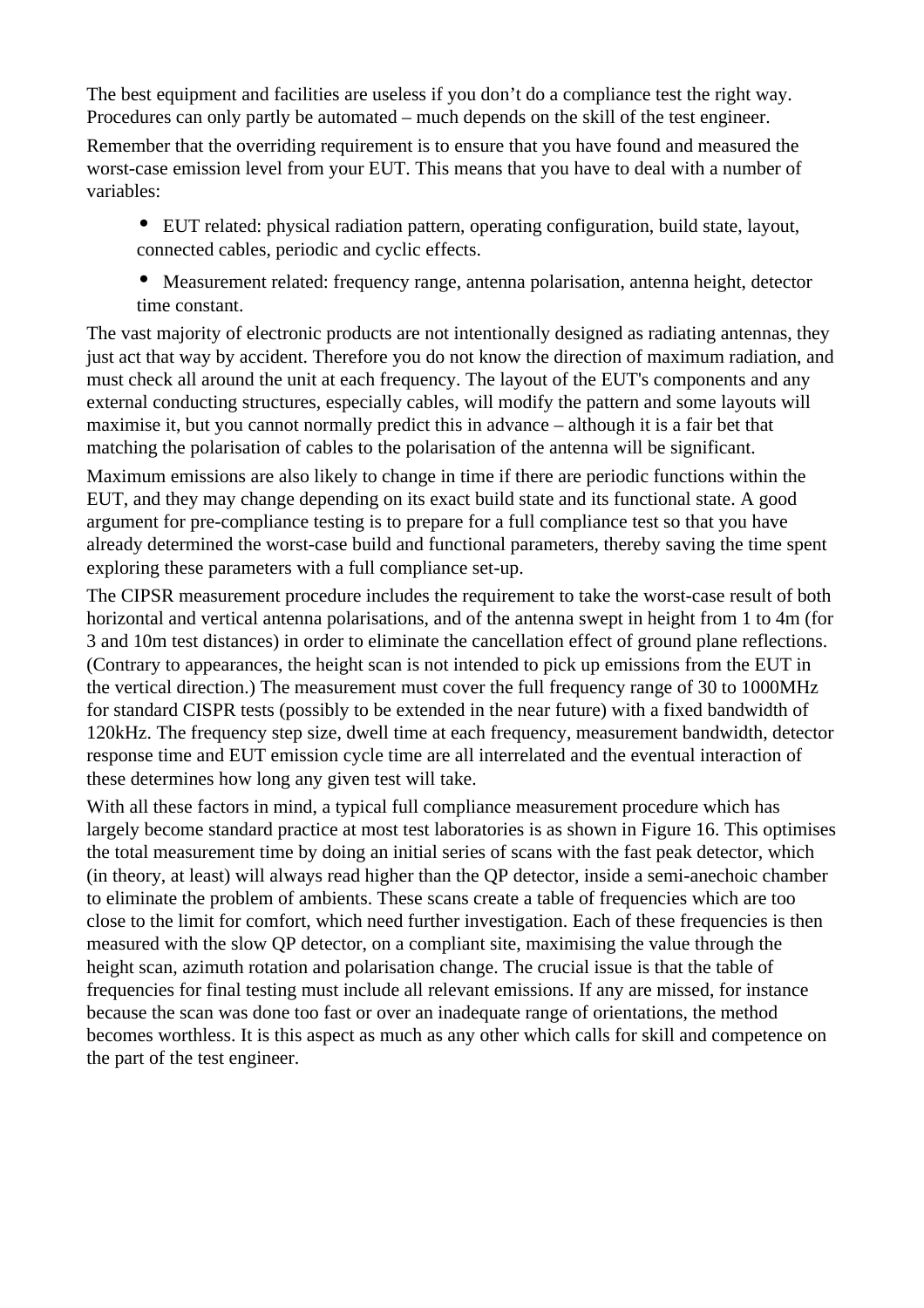

#### **References**

[1] "*Simple 'homemade' sensors solve tough EMI problems*" Fred Johnson. Electronic Design, November 1999, pages 109-114.

[2] "*Signal and noise measurement techniques using magnetic field probes*", Douglas C. Smith of Auspex Systems, Proceedings of the IEEE EMC Symposium, Seattle 1999, Volume 1, pages 559-563

[3] "*In-House EMC Measurements and Diagnostics*", IEE colloquium, 14 November 2000, Savoy Place, London. Digest Reference for ordering: 00/092, £20, IEE Publication Sales, Stevenage, UK, phone +44 (0)1438 767 328, fax: +44 (0)1438 742792, or email: [sales@iee.org.uk](mailto:sales@iee.org.uk)

[4] "What to look for in an EMC antenna" Tim Williams, Compliance Engineering European Edition 1999 Annual Reference Guide, Pages 77 – 79

[5] "Calibration and use of EMC antennas" M J Alexander, Measurement good practice guide No. 4 from the National Physical Laboratory, phone: +44 (0)20 8977 3222, fax: +44 (0)20 8943 6458, [www.npl.co.uk](http://www.npl.co.uk/)

[6] "Measuring the noise performance of dc/dc converters" Frank Keane of Artesyn Technologies, in Components in Electronics magazine January 2001 pages 16 –17.

[7] "Measuring emissions in the real world", David Mawdsley of Laplace Instruments, Proceedings of the IEEE EMC Symposium Seattle 1999, Volume 2, pages 613-617.

[8] "The comparison noise emitter and other reference radiators" Prof Andy Marvin of York EMC Services, Compliance Engineering European Edition, July/August 1998, pages 28-34.